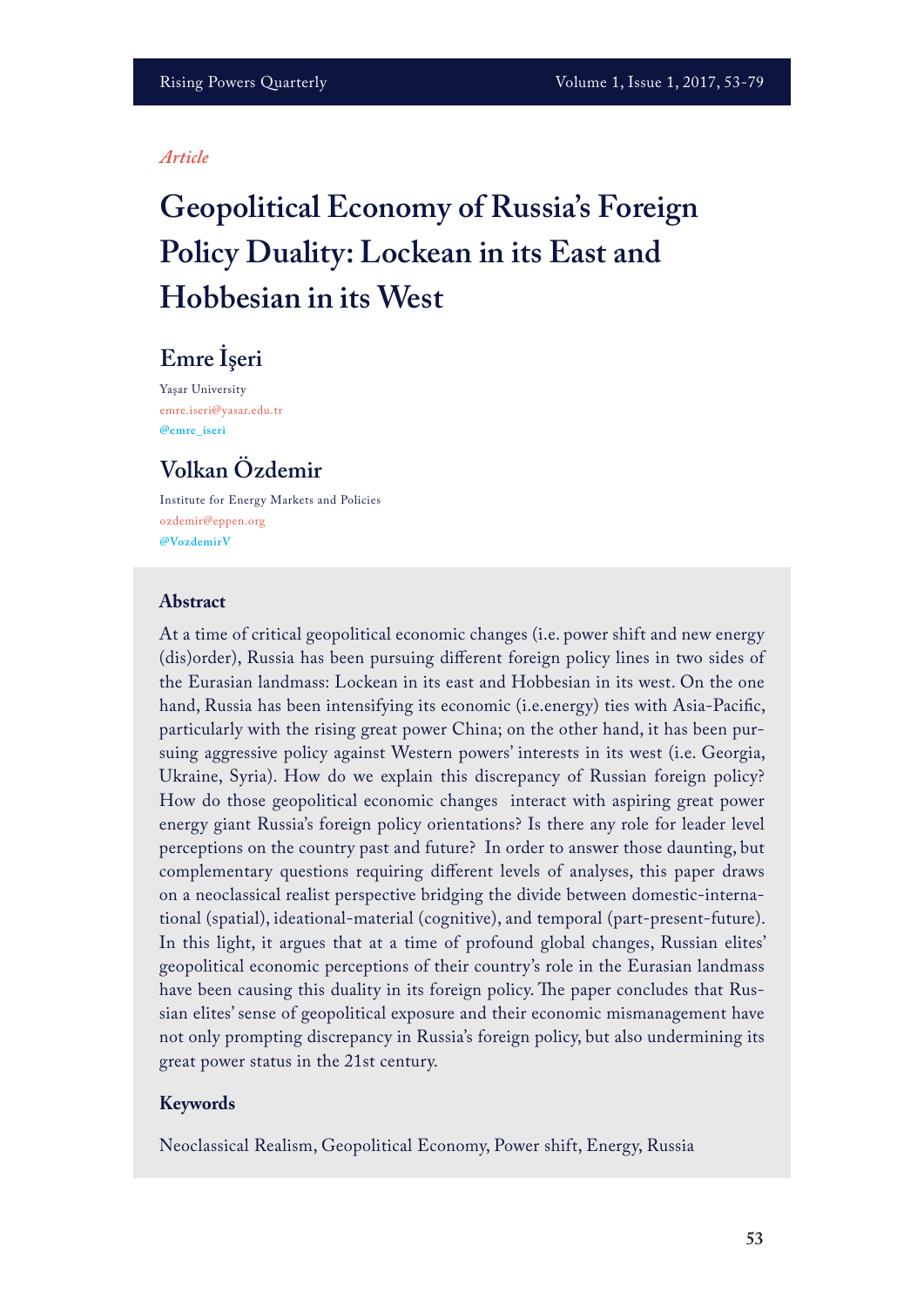The collapse of the Soviet Union was the greatest geopolitical catastrophe of the century – *President Vladimir Putin*

If Peter the Great lived now, he would undoubtedly build the capital not in the Baltic region, but at the Pacifc Ocean – *Prof.Sergei Karaganov*

#### **Introduction**

Due to "global power shift" (Hoge 2004) induced "systemic change"1 , the political-economic weight of the Asia-Pacifc region (APR) – primarily led by China- has been increasing. Those global "geopolitical economic"<sup>2</sup> changes have been reshaping "hierarchy" of international politics<sup>3</sup>, thereby, providing significant opportunities/challenges to the system's "secondary powers" (Williams,et.al. 2012). At a time of new energy (dis)order (i.e. changing trade balance, price volatility, American led "unconventional energy revolution"), this is particularly the case for the "aspiring great power" Russia (Rangsimaporn 2009; Mankoff 2012). As one of the largest energy exporting countries with shrinking European market, Russia dreams of regaining its powerful status in its east, namely "Eastern Vector" or "Pivot to Asia" aims to exploit untapped potential resources – particularly in East Siberia and the Russian Far East (ESRFE)- and exporting them to the widening Asia-Pacifc market through Lockean logic.4 Moreover, Sino-Russia military ties have reached "at all time high" culminating in Joint Sea 2016 exercises took place in the disputed South China Sea (RT, 2016). In its west, however, Hobbesian culture dominates the minds of Russian policy makers prompting them to go aggressive in the perceived "Near Abroad" (i.e. Ukraine) and more recently in the Middle East, particularly Syria. To put bluntly, both Hobbesian and Lockean logics haunt the minds of Russian policy makers simultaneously, thereby, push Russia's foreign policy to divergent, if not contradictory, directions.

<sup>1</sup> Robert Gilpin (1981:39-41) proposes three (ideal) types of international changes: system change (nature of actors) , systemic change (Governance of system) and interactional change (Interstate processes)

<sup>&</sup>lt;sup>2</sup> Geopolitical economy is a relatively new approach to examine the evolution of the capitalist world order's evolution and its 21st century form of multi-polarity. It assumes the centrality of the state in (de)regulating economy and shaping domestic/foreign economic policies that the role of states in developing and regulating economies is central. States' mutual interactions – conflicting, cooperative and collusive – and the international order they create are understood in terms of the character of national economies, with a stress on their challenges and opportunities. See; Desai 2013; Desai 2016.

<sup>&</sup>lt;sup>3</sup> Traditionally, international politics is depicted as an anarchical sphere in which there is no higher authority and T. Hobbes' "state of nature" sets the rules of interactions among states. Through critical lenses to this depiction, Lake (2009) asserts that states claim authority over each other according to their positions in international hierarchy.

<sup>4</sup> A.Wendt (1999) proposes a cultural theory of international politics taking whether states view each other as enemies, rivals, or friends as a fundamental determinant. He characterizes these roles as "cultures of anarchy" described as Hobbesian, Lockean, and Kantian respectively. These cultures are shared ideas which help shape state interests and capabilities, and generate tendencies in the international system.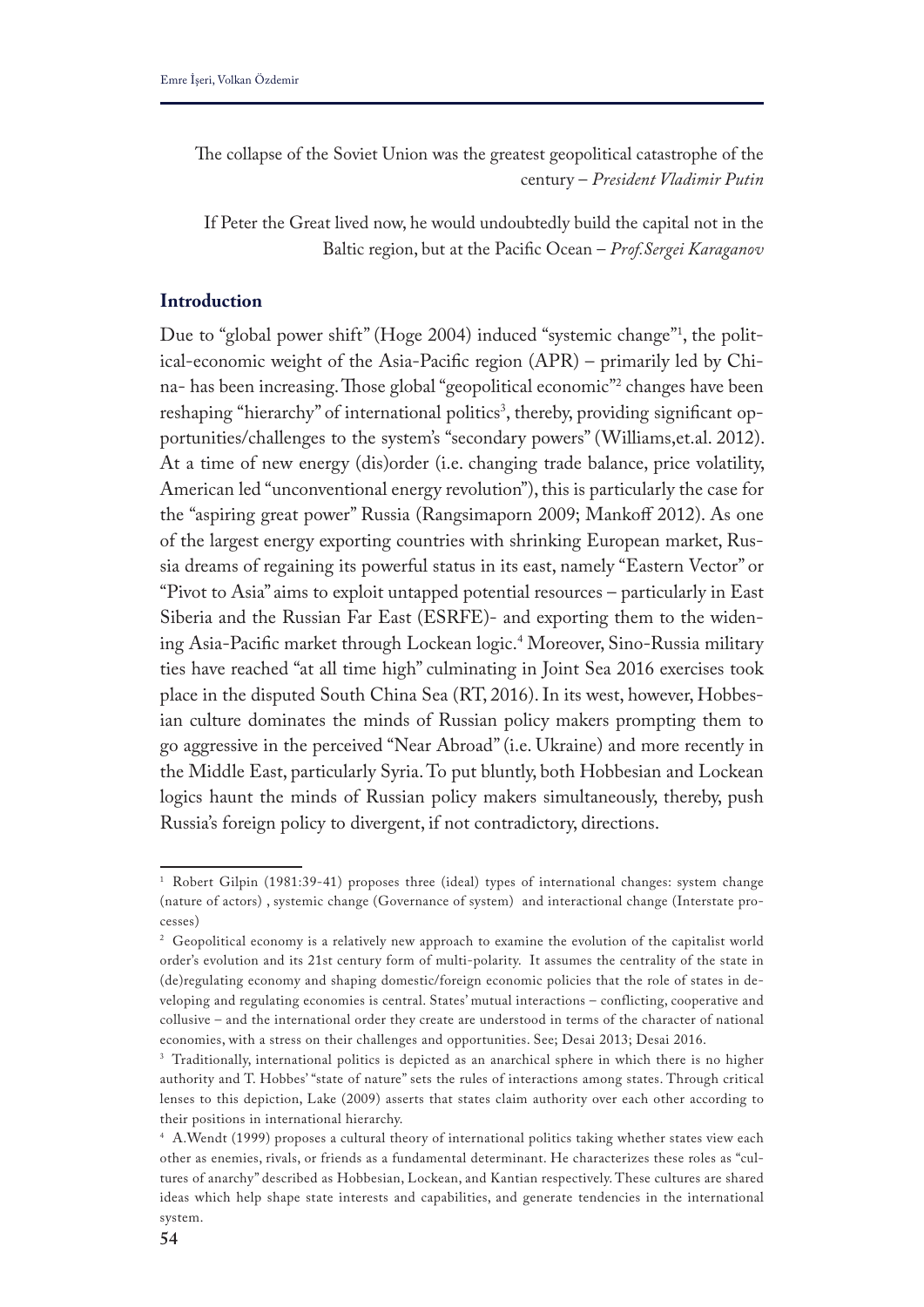In this light, the paper's research questions are as follow: How do we explain this discrepancy of Russian foreign policy? How do those geopolitical economic changes interact with aspiring great power energy giant Russia's foreign policy orientations? Is there any role for Russian elite geopolitical economic perceptions on the country past and future? In order to answer those questions, this paper draws on a neoclassical realist perspective bridging the divide between domestic-international (spatial), ideational-material (cognitive), and temporal (present-future), it argues that Russian elites' geopolitical economic perceptions interacting with the country's resource rent based economy cause discrepancy in Russia's foreign (economy) policy. The plan of the study is as follows: Drawing on a neoclassical realist account, the frst part provides a geopolitical economic conceptual framework to discern how interacting geopolitical perceptions of state elites and dominant economic sector – for our purposes energy sector- serve as a foreign policy determinant. The second part hinges on two geopolitical economic changes in the international system level - power shift to east and new energy (dis)order –providing both opportunities and challenges for Russia with its resource rent based economy. The third part will shed light on Russia policy-making elite perceptions on aforementioned changes in the international system level and Russia's today and future in this emerging geopolitical economic setting. Moreover, it stresses upon energy sector component of Russia's pivot to Asia as an attempt to adjust itself to those aforementioned geopolitical economic changes. The last part illuminates how Russian sense of geopolitical exposure in its west and mismanagement of its resource rent economy challenges Russia's resurrection. It concludes that both sense of geopolitical exposure and economic mismanagement have been pushing Russia's foreign policy in two diverse directions: Lockean in its east and Hobbesian in its west.

#### **Geopolitical Economy and Foreign Policy: A Neoclassical Realist Account**

P.Kennedy's (1989) seminal study titled "The Rise and Fall of the Great Powers" reveals how economic indicators enable researchers to discern which powers were rising, while others were falling in a time period between 1500 and the 1980s. He puts that ascendancy of powers correlate with their economic duration and available resources. Similarly, J.Agnew and S.Corbridge put that "today, as at certain times in the world (for example period between 1500 and 1700 in Western Europe) relative economic power has begun to displace military force and conquest as an important feature of international relations" (Agnew and Corbidge 1995,p. 3-4). As (economic) globalization proceeds in the post-cold war period, even some pundits assert that the world to grow increasingly "fat" (Friedman,2006).

Without a doubt, globalization has been one of the most important characteristics of international relations; however, one should not exaggerate its magnitude and implications on states' foreign policy orientations. As R.Gilpin (2001,p.18)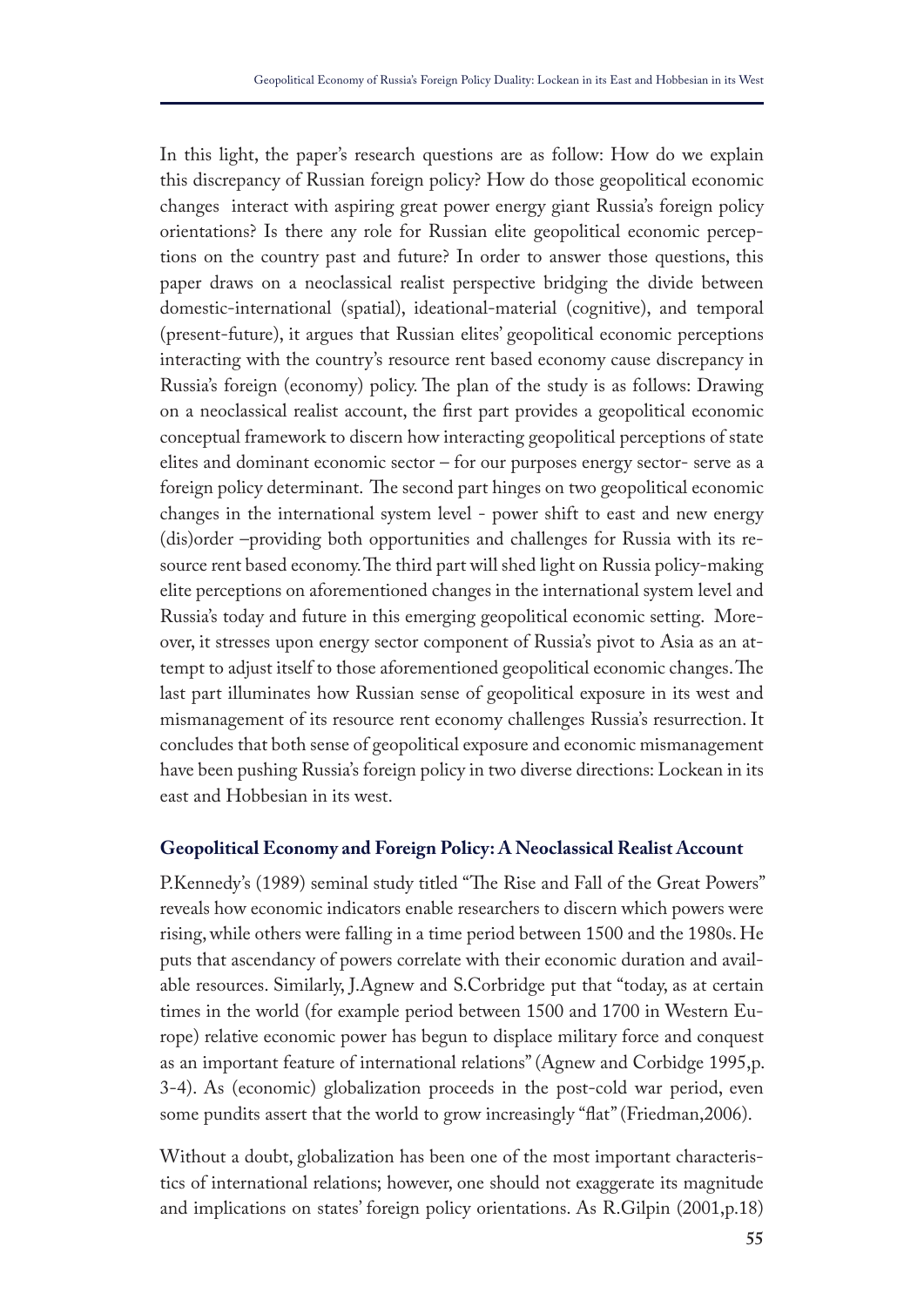reminds us, in along with economic efficiency, national ambitions such as gaining [great power] status are driving forces of globalization and "the economic/ foreign policies of a society refect the nation's national interest as defned by the dominant elite of that society." Even at a time of accelerated globalization, states endeavor to expand their infuence over energy resources (such as oil and natural gas) and trade routes (e.g., critical energy infrastructures, sea lanes) for strategic objectives. As we will discuss below, this is particularly the case in (immobile) energy resources, which could be acquired from a fxed range of geographical locations (i.e.Russia) that are relatively close to rising powers with increasing imported energy needs (i.e.China) in the Eurasian landmass.

Hence, conversably to critical geopolitics' "anti-geopolitics" and "anti-catographic" stance (Kelly 2006; Haverluk,*et.al.,*p. 2014), a holistic geopolitical toolkit would provide relevant and more explanatory analyses to examine how geopolitical economy shapes a given states' foreign policy orientations in the 21st century. In this regard, through its emphasis on domestic factors such as elite perceptions , state-society relations and state motivations in along with relative material considerations in the international system, "neoclassical realism" (NCR) could illuminate the role of geopolitical economic determinant of Russian foreign (economic) policy. G.Rose (1998) summarizes NCR's principal contentions to bridge the domestic (unit-level) –international (structure) spatial gap with these words:

*"[Neoclassical realisms'] adherents argue that the scope and ambitions of a country's foreign policy is driven frst and foremost by its place in the international system and specially by its relative material power capabilities…Tey argue further, however, that the impact of such power capabilities on foreign policy is indirect and complex, because systemic pressures must be translated through intervening unit-level variables [such as decision-makers' perceptions and state's economic structure]" (Rose 1998,p.146).*

In a review article on NCR, M.Foulon (2015,p.653) notes that in along with bridging spatial (domestic-international) gap it flls cognitive (material-ideational), and temporal (past-present-future) divides as well: "state-level assessments and imaginations about future material capabilities create the geopolitical contours for the formation of foreign policy."

This phenomenon is particularly important for aspiring great power energy giant Russia at a time of critical geopolitical economic changes<sup>s</sup> (i.e.power shift to

<sup>5</sup> One should note Grygiel's (2006, p.1-20) typology of geography, geopolitics and geostrategy enabling researcher to examine the rise and fall of great powers. According to his interpretation, geography is a combination of two factors: immutable geological facts (such as the patterns of lands, seas, rivers, mountain ranges, and climate zones), and the human capacity to adapt to them through changes in production and communications technology. The outcome of this combination of geography and human activities has three variables: the layout of trade routes, the location of resources, and the nature of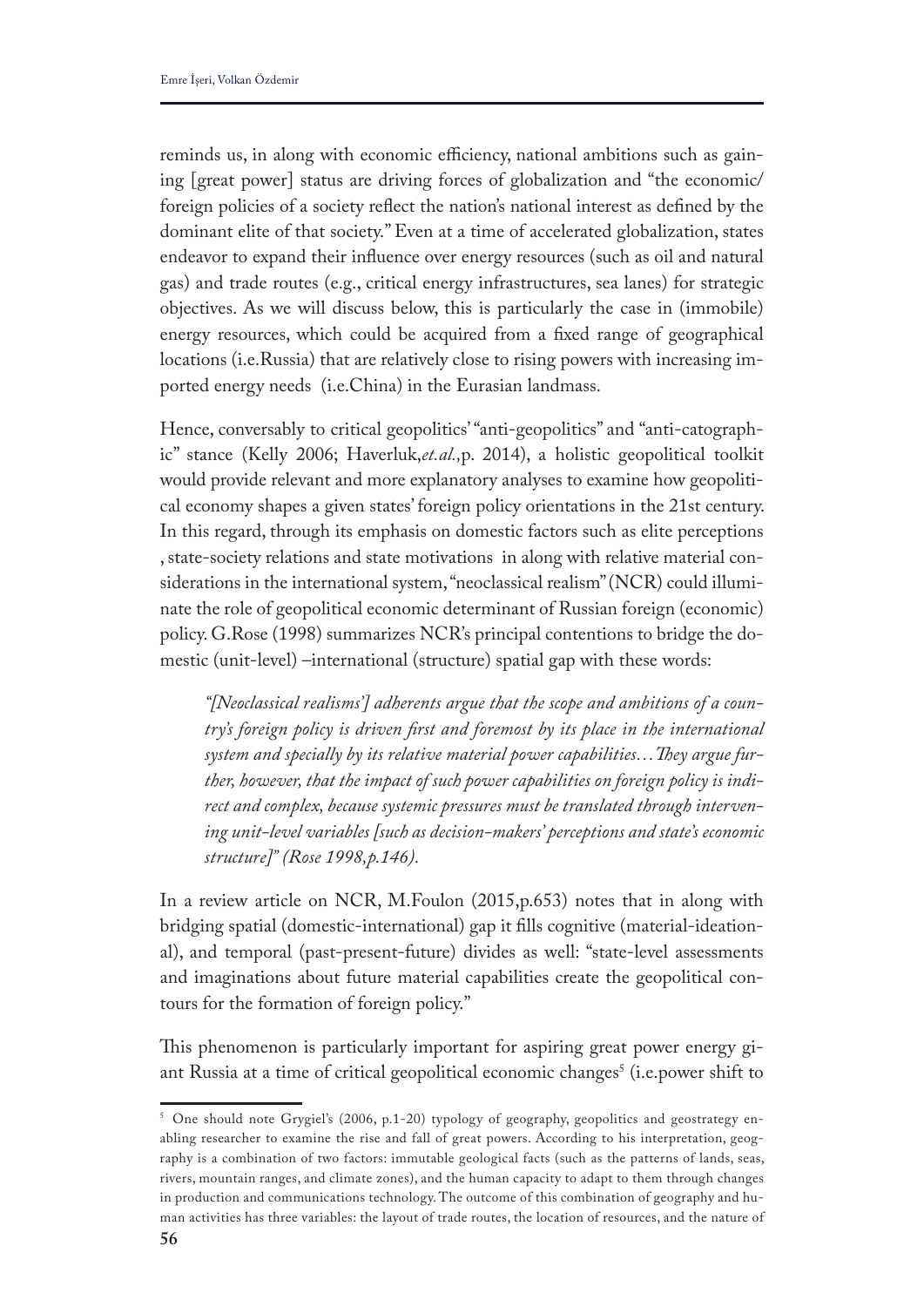east and new energy (dis)order) in the 21st century. Before examining how those geopolitical economic changes have been shaping Russia's foreign policy, it would be plausible to elaborate on those geopolitical economic changes.

#### **Geopolitical Economic Changes in the 21st Century**

"Power shift to east" and "new energy (dis)order" have emerged as the two prominent underlying geopolitical economic changes for aspiring great power Russia's foreign (economic) policy in the 21st century. Before examining how those systemic changes have served as inputs to Russia's foreign (economic) policy output, it would be plausible to shed light on how those profound changes have been (re) shaping hierarchy of international politics in general, Eurasian politics and Russian foreign policy orientation in particular.

#### *Power shift to the east and China's (re)emergence*

The debate on the United States (US) as a declining power and the rise of Asia has been around since the late 1960s. Among those studies, one should note Frank's "ReOrient" through a historical-structuralist perspective. In his study, Frank postulates the re-orientation of global political economy towards Asia with these words;

*"'Leadership' of the world system…has been temporarily 'centered' in one sector and region (or a few), only to shift again to one or more others. Tat happened in the nineteenth century, and that appears to be happening again at the beginning of the twenty-frst century, as the 'center' of the 'world economy seems to be shifting back to the 'East'" (Frank 1998,p. 7).*

Indeed, this phenomenon has become evident in the 2000s, mainly due to the rise of China which has discovered "the seven pillars of Western wisdom"6 (Mahbubani 2009,p. 51-100) underpinning the West's progress and its success in outperforming Asia for the past two centuries. Among those studies, F. Zakaria's (2008) The Post-American World asserts that "third great power shift" in which "the rise of the rest," has been coming to pass in our times.<sup>7</sup>

state borders. This prompted Grygiel to assume that "geography is a geopolitical reality to which states respond by formulating and pursuing a geostrategy." Geopolitics, which is the human factor within geography such as opening new trade routes and technological innovation in transportation and/or communication, exists independently of politicians' strategic motivations or their geostrategy. On the basis of this intellectual vantage point, he comes up with the main argument: "the most successful states are those that match their geostrategy to the underlying geopolitical reality." States that protect their home territory (and their proxies), and politically control resources and their transportation routes will increase and maintain their relative power. By testing his typology on three great powers (Venice, the Ottoman Empire, and Ming China) of their time, Grygiel concludes that the match/mismatch between changing geopolitics and those great powers' geostrategy played a determining role in their rise and fall. <sup>6</sup> These seven wisdoms of the West are: 1) Freem-Market Economics 2) Science and Technology 3) Meritocray 4) Pragmatism 5)Culture of Peace 6) Rule of Law 7)Education.

 $7$  The first shift was the rise of the Western world that had begun in the fifteenth century and acceler-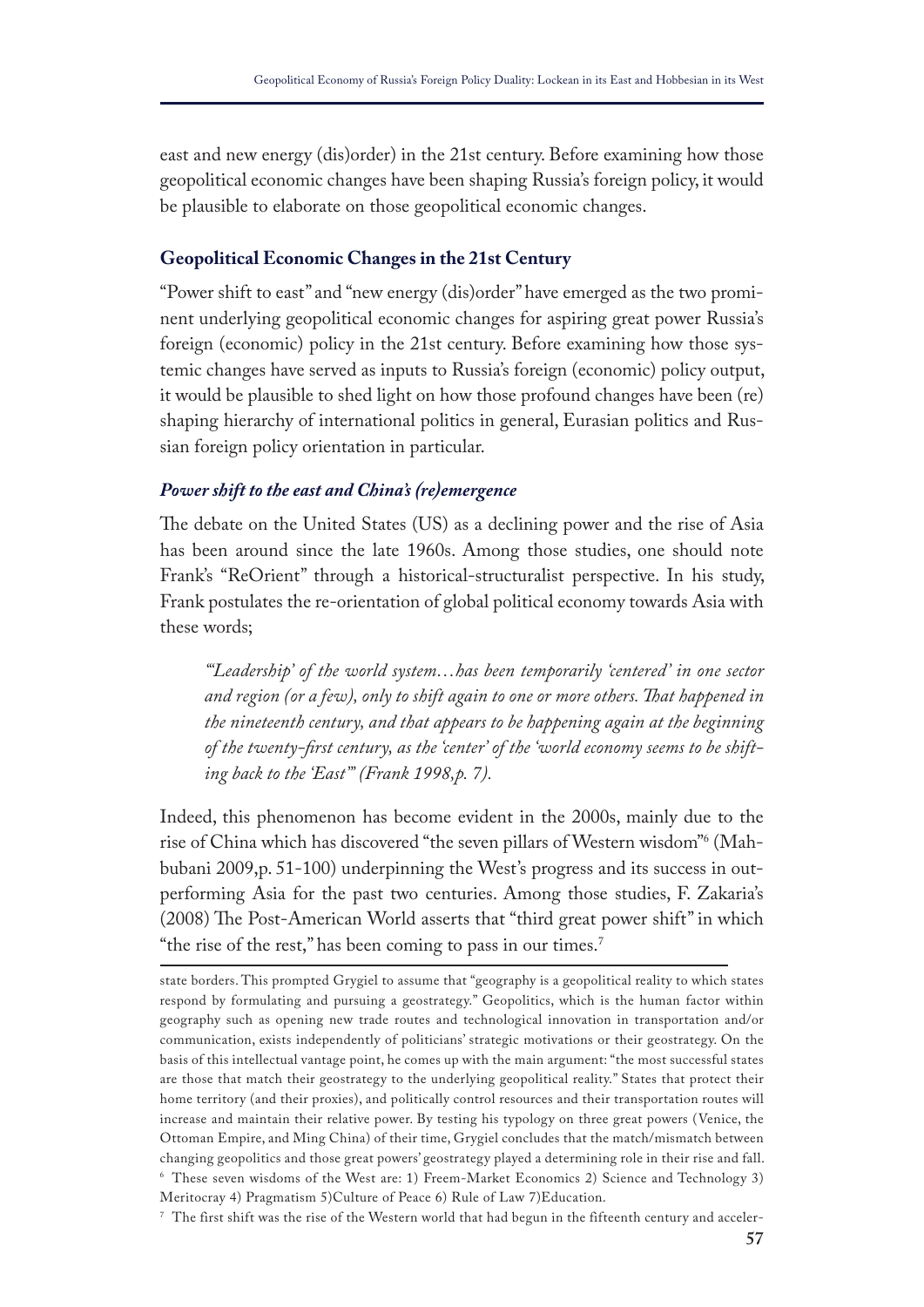The debate has been reinvigorated following American led global financial crisis in 2008 (Mahbubani 2009; Fouskas and Gökay 2012). Following their analysis on variety of data and projections provided by Carnegie Endowment, Price Water House Coopers, and National Intelligence Council (NIC), Fouskas and Gökay (2012,p.126) put that "the current [American led] fnancial crisis, and economic downturn will confrm and possibly accelerate the shift in economic power to Asia, in particular China." Mainly due to the success of its socialist market economy as economic development model, rising China overcame from the crisis with minimal negative impacts and became the second largest economy in 2010 (Atlı 2013). Diferently expressed, the crisis underlined China's position as the engine of not only the Asian regional economy, but also the global economy (Xinbo 2010). From Beijing's perspective, China has been re-emerging to its rightful place in the international system, arguably harbingering "a return to geopolitical business as usual" (Beeson and Li 2015,p.94).

Compounded by its historic "strategic mistrust" ( Jisi,*et.al.*2012), Beijing believes that the US's principal objective is to maintain its global hegemonic status, thereby; Washington will attempt (i.e. democracy agenda, maritime control of South Sea and Yellow Sea, arm sales to Taiwan, economic protectionism, TPP, etc.) to prevent re-emergence of China. Some high-ranking Chinese officials even have gone far and openly asserted that "the United States is China's greatest national security threat" ( Jisi,*et.al.* 2012,p.13). Nonetheless, this does not entail China to take aggressive steps to jeopardize its "superfcial friendship" (i.e. pretending to be friends despite conficting interests) with the US at the expense of its "peaceful rise to great-power status" (Bijian 2005; Xuetong 2010). In this context, the authors of the article concur with W.Dong argument that "China has been pursuing a hedging strategy that aims at minimizing strategic risks, increasing freedom of action, diversifying strategic options, and shaping the US' preferences and choices" (Xuetong 2010,p.59). In this parallel, continental power China "marches westwards" through the Silk Road Economic Belt (SREB) and variety multilateral/bilateral initiatives – for our purposes intensifed (energy) relations with Russia - to consolidate its rising status, improve its international environment, and promote regional cooperation in the Eurasian landmass (Zhao 2015), rather than practicing "Monroe Doctrine" in its backyard (Navarro 2014).

# *Fueling China in the New Energy (Dis)Order*

China believes that it is a rising power on the way to become the world's largest economy. However, it has an enormous problem: energy needs (Bender and Rosen,2015). To put diferently, it is vital for China to ensure uninterrupted fow of afordable energy resources to its growing economy. According to BP's projec-

ated dramatically through to the late eighteenth century and the second shift occurred in the twentieth century when the US became the most powerful nation since the Roman Empire.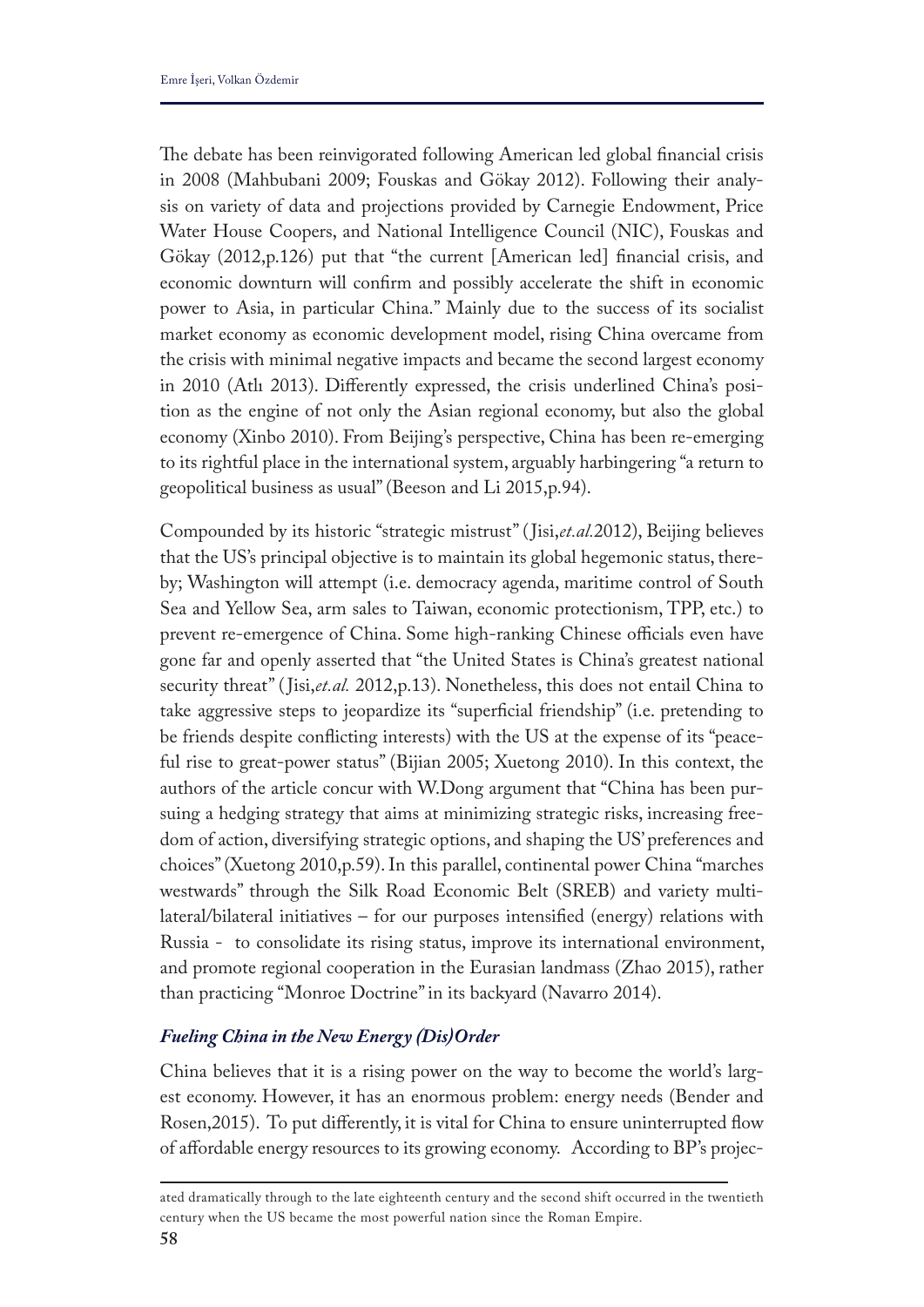tion, ongoing economic expansion in Asia – particularly in China and India – will drive continued growth (an average of 1.4% annually) in the world's demand for energy over the next 20 years (BP). As the world's most populous country with a fast-growing economy, China has become the world's largest net importer of petroleum and other liquids, in part due to its rising oil consumption by 2013. Its oil consumption growth accounted for about 40% of the world's oil consumption growth in 2014 (EIA). By 2030 it is projected that China will become the world's single largest hydrocarbon importer (80% of its oil and more than 40% of gas consumption) (Energypost). Besides to its substantial oil demand growth, geopolitical uncertainties in those principal oil exporter regions (i.e. Middle East) have led China to import greater amounts of crude oil from a wide range of sources. Nevertheless, it still heavily dependent on oil imports (about 50-55%) from the Middle East and beyond that about 43% of this oil has to navigate through the Strait of Hormuz while 82% of all Chinese maritime oil imports must pass through the Strait of Malacca (Bender and Rosen 2015), in along with deeply destabilized South and East Asia seas. Natural gas consumption in the country has also risen tremendously over the last decade, and China has sought to increase natural gas imports as liquefed natural gas (LNG) passes through aforementioned various fragile chokepoints as well (MAP 1).Accompanied by its "strategic mistrust" of the sea-power US controlling maritime (energy) trade and energy rivalries with American Asian allies (i.e. India, Japan and, S.Korea), continental power China has been exposed to growing levels of "geopolitical risk" at a time of "shifting energy trade balances"(Newell 2013,p.39). As a part of securing China's commercial – for our purposes energy- lines of communication (SLOCs), China has been modernizing its navy forces with a limited but growing capability (Rourke 2016,p.7). With its potential to transform geostrategic character of the whole region, moreover, China has come up with Maritime Silk Road Route initiative, which is a refection of Chinese growing interests in Indian Ocean ports and projects to construct new overland secure pathways to link China with the Indian Ocean (Brewster 2016).

Energy related "geopolitical risk" is not the sole concern for China though; it has been confronted with "price risk" as well. In the last decade, indeed, by creating a climate of uncertainty and distrust among energy actors, energy price volatility has become the most signifcant issue facing the global energy industry (Henning,*et.al.*2013). Actually, the title of World Energy Council's (WEC 2015) last report is "Energy price volatility: the new normal". In this light, this new energy (dis)order has rendered resource rent based economies such as Russia much more vulnerable.

By enabling to reach previously untapped reserves of oil and gas due to technological advancements, it is expected that "the revolution" will transform the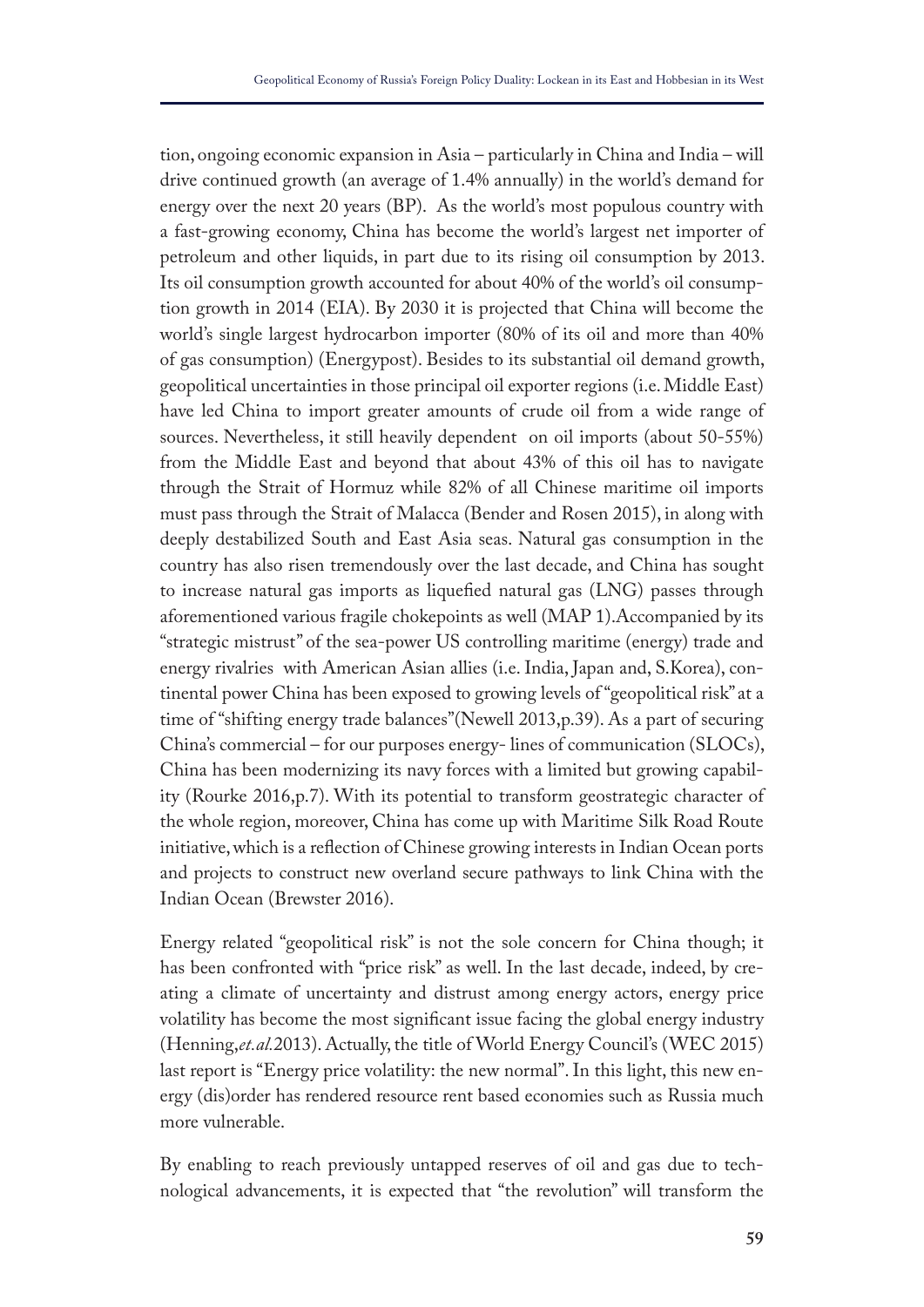world's regional supply dynamics (Maugeri ,2012). Indeed, it is projected that the US will turn out to be the largest oil producer by the mid-2020s and a net energy exporter by 2030s. The EIA (2012) also estimates that American gas production  $$ increasing from 650 billion cubic meters (bcm) in 2011 to 850 bcm in 2035 - will exceed production rates of Russia. This means that the US's increasing amount of LNG importer position has been shifting to a net LNG exporter with potential triggering efects on spot market prices, the global LNG market, and international price structures for natural gas contracts. Although its impact has been less pronounced than shale gas, the North America's unconventional oil reserve potential (oil sands/tight oil) would likely to cause similar ramifcations in global oil markets (Newell and Iller 2013, p. 27). This surge in oil production, in addition to fuctuations in fnancial markets, is considered among primary reasons for 40% sharp price fall in the period between June 2014 and December 2014 (Economist 2014, Özdemir 2014). Besides to fuctuating prices, those abundant unconventional source discoveries in North America, combined with global demand patters emanating from APR, will likely to transform the globe's energy trade balance (Newell and Iller 2013, p.39). In words of energy guru D. Yegin; "the emergence of shale gas and tight oil in the US, demonstrates once again, how innovation can change the balance of global economic and political power" (Yergin 2014).

Before assessing geopolitical economic implications of this new energy (dis)order, it would be plausible to note three main characteristics of the "revolution" 1) Production growth continues to be driven by North America; 2) Slow down after about 2020 3) Other countries will enter the game – notably Russia and China– but their contribution will be limited (Rühl 2014). In this context, it is safe to propose that by having the strategic card of becoming a net energy exporter, the US is the biggest winner. Considering there will be more supplier options in the energy markets with depressed but fuctuating prices, the European Union (EU) with a decline in growth levels (i.e. with or without European shale gas revolution) has proposed measures (i.e. efficiency, completing energy markets, diversification) to decrease its dependence (around 30-35% in natural gas) on Russian resources as indicated in its Energy Security Strategy paper published in response to the most recent Ukrainian crisis (European Commission 2014). In this parallel, pointing out the US led "unconventional energy revolution"; several pundits have proposed forthcoming American energy exports to EU energy market (Cheney 2014). As a more concrete step for diversifcation away from Russia, the EU has put its political will on the Southern Gas Corridor that is envisaged to import non-Russian natural gas reserves of Caspian Basin - Azerbaijan's Shah Deniz II gas feld being in the frst place- via Turkey through TANAP and TAP. In light of these favorable developments on the importer side with depressed but fuctuating prices, Russia, with its economy based on energy rents and narrowed EU market, is one of the losers in the new energy (dis)order. As it will be elaborated below these energy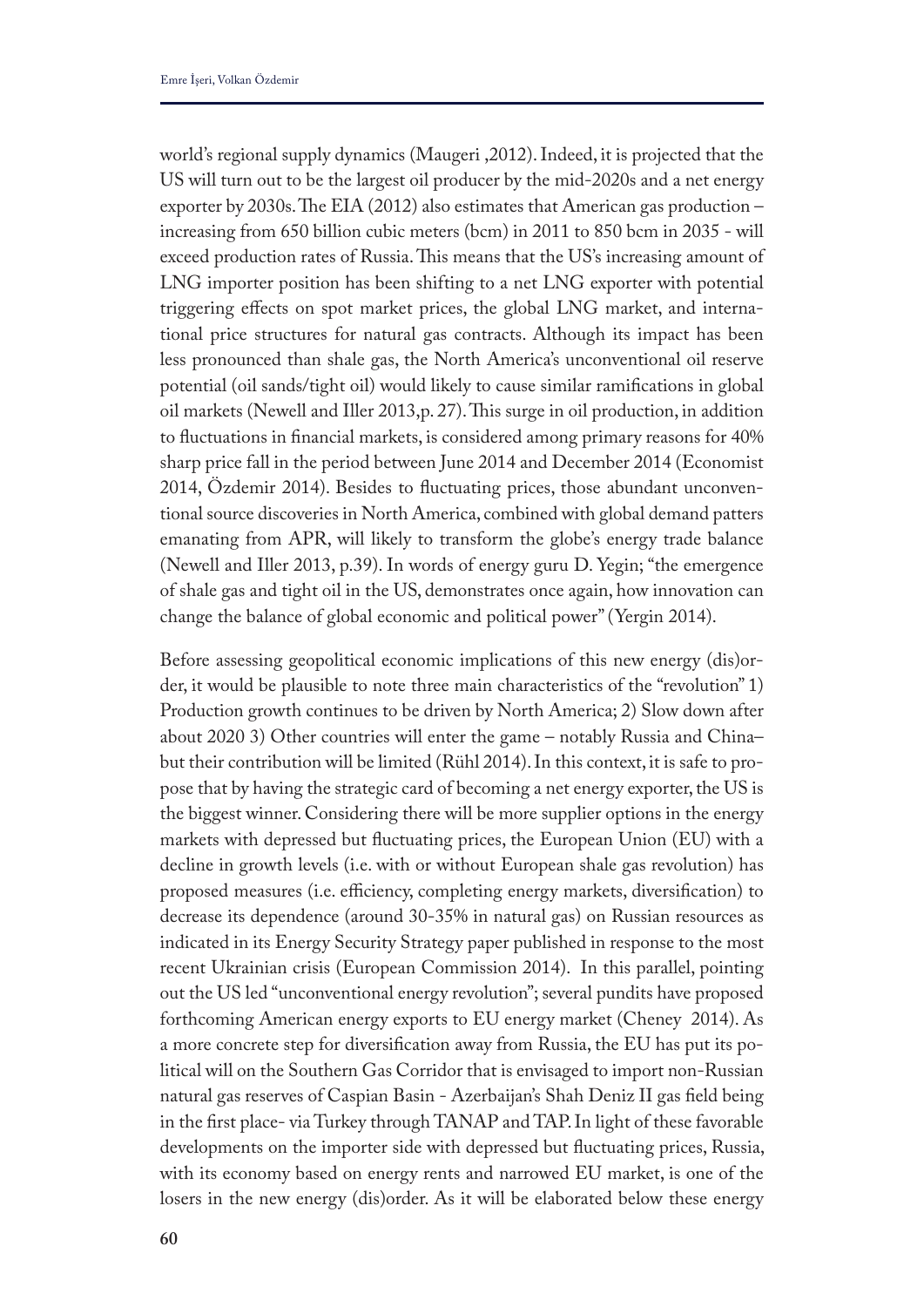developments have reinforced aspiring great Russia's eastern vector.

#### **Aspiring Great Power Russia's Geopolitical Outlook in the New Century**

Unlike other major powers (the US, the EU, China), Russia's great power status has been largely diminished from its superpower status in the second half of the twentieth century (Kuchins and Zevelev 2012,p.181). In this light, it is not a surprise to note that at one of his speeches responding to western criticisms on Russia's democratic credentials, President Vladimir Putin stated that "the collapse of the Soviet Union was the greatest geo-political catastrophe of the century" (Independent 2005). This statement of Putin is a clear reflection of Russian elite's traditional mindset utilizing geopolitics as the primary tool of (re)orienting Russia to changing international system. By dividing world into pan-regions (i.e. the near abroad, Europe, Asia), Russia determines international power balance or defnes "natural" allies (Leichtova 2014,p.18). To put diferently, Russia embarks on creating coalitions to balance the infuence of the dominant power block (the West in general, the US in particular) allowing partnering with states (i.e China) all around the world that corresponds "the multi-vector" of its foreign policy. Putting itself in the role of "balancer" (just like Great Britain between the 17th and the 19th centuries) without no eternal friends and enemies in the system, Russia has been placing its own capabilities (i.e. military and energy sectors) to lure those partners not to orient towards the unipolarity under the US (Leichtova 2014,p.25).

This geopolitical outlook correlates with Russia's ambition to (re)gain great power status that is directly linked with its geographical positioning and physical characteristics of the Russia as a security state, which should be powerful to avert prospective threats (i.e. military, separatist groups) that might endanger integrity of its extensive territories in the Eurasian landmass. In this context, following the footsteps of the architect of Russia's multi-vector foreign policy with frequent emphasis on "multi-polarity", former Prime Minister Yevgeni Primakov, President Putin has the vision of transforming Russia into an indispensable great power through "economic modernization" [for our purposes energy sector] and independent foreign policy (Mankoff 2007, 127). To put differently, Kremlin's main objective is to ensure Russia's territorial integrity by paying close attention to domestic concerns (i.e. economic modernization) in eastern regions (i.e.ESRFE), preventing intra-state conficts (i.e.fundementalsim and separatism), facilitating economic cooperation [particularly in energy sector] with all Eastern states (i.e. China), regardless of their ideological disparity (Rozman, 1999: 5-6; Belokrenitsky and Voskressenski 2004,p. 90). Through strengthening central authority such as "Yukos Afair" in energy sector (Balzer 2005), those eforts have produced positive results in terms of managing internal political-economic disorder, reducing intra-state armed conficts, and restoring a decent level of social-economic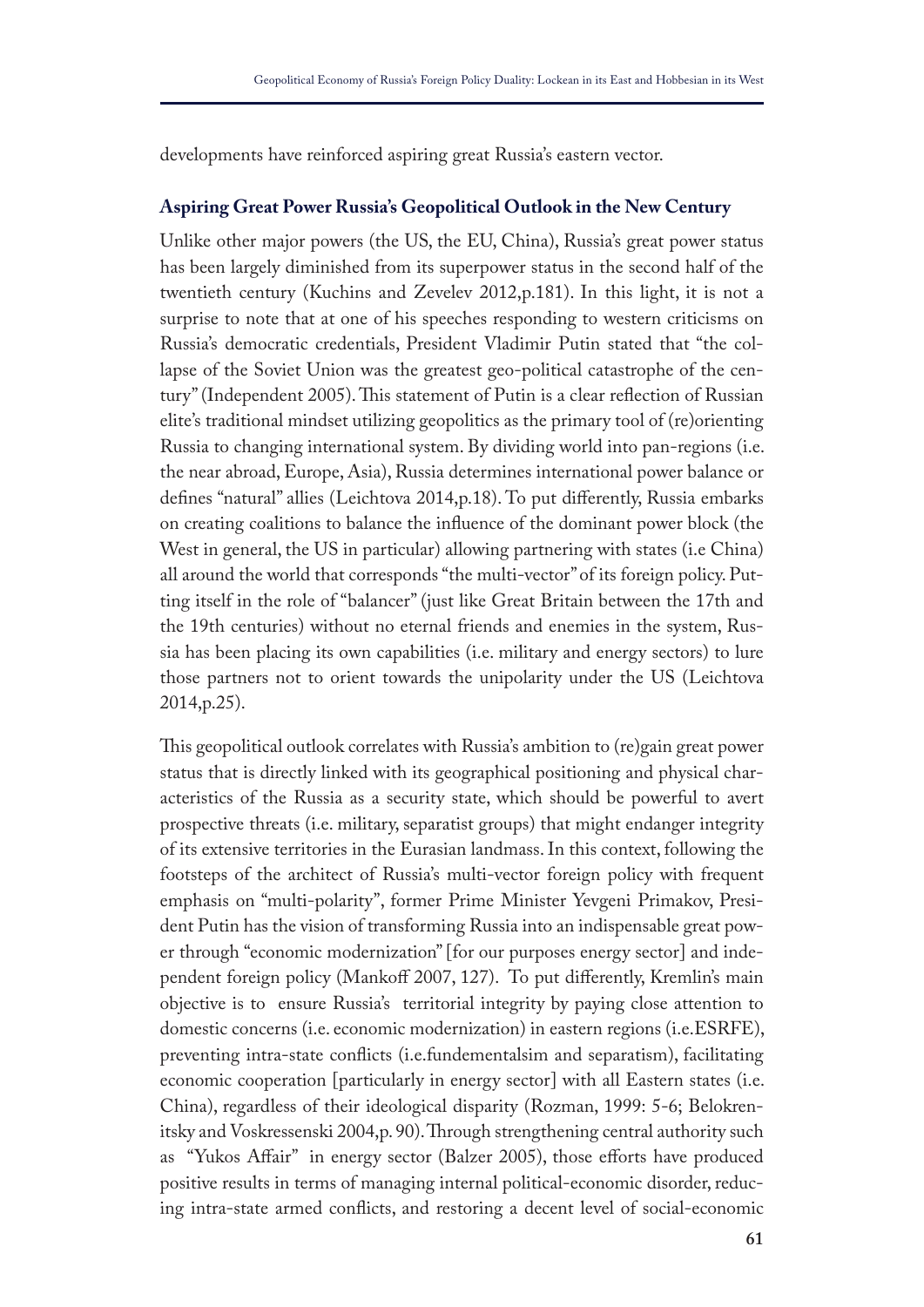development ( Kireeva 2012,p.54).

In foreign policy sphere, Moscow has embarked on pursuing a more independent approach to dealing with the rest of the world. Along with Putin's leadership type and a broad elite consensus about the role that the state should play, an increase in Russia's relative international power – mainly due to incrementally increasing energy revenues and declining American hegemony- have shaped Russia's new foreign policy approach (Mankoff 2012, p. 4-5).

**Figure 1: Soviet (1970–1990) and Russian (1991–2013) oil and gas rents (Billions of 2013 USD)**



*Source: Directly adopted from Gaddy and Ickes (2014)*

According to Putin's vision, "Great-power status is…a necessary condition for Russia's more advanced engagement with the world " (Tsygankova 2005,134). With "the greatest fear" that the emerging new geopolitical setting in which the world's major economic powers would be capable to topple down Russia, as an aspiring great power, it has been in a state of transition for geopolitical position and role in the international system (Morozova 2009; Grvosdev and Marsch 2013,p. 4-6).

As it aims to regain its great power status, among Russians there has been a shift of understanding that economic factor, particularly energy wealth, rather than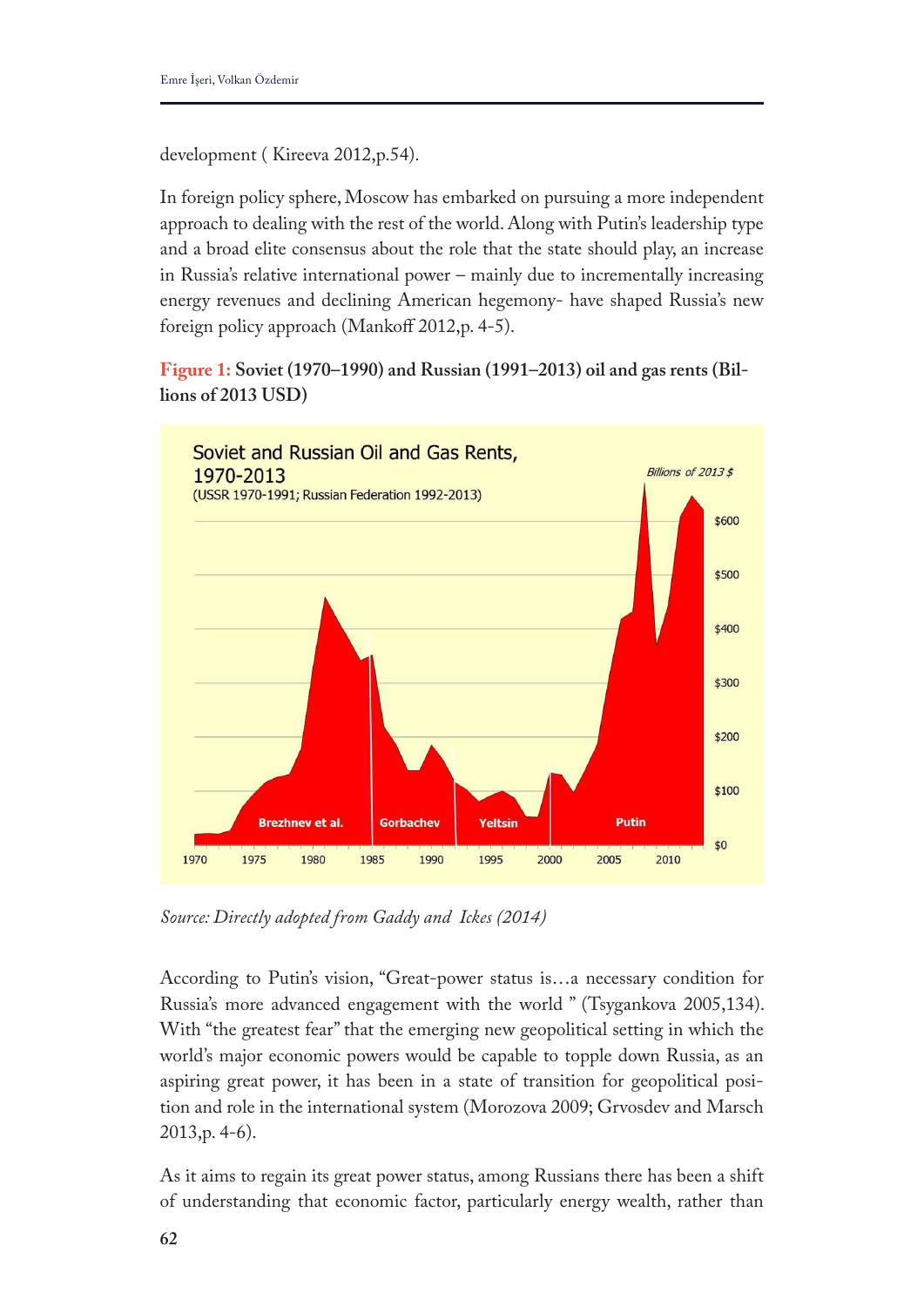military one, is the primary component of Russia's power in the era (Grvosdev and Marsch 2013,p. 7). In this context, Russia is ready to make whatever it is necessary including changing its foreign (economic) policy orientation or geostrategy. The Foreign Policy Concept (2008), indeed, delineates Russia's foreign policy objectives with these words

*"…to preserve and strengthen its sovereignty and territorial integrity, to achieve strong positions of authority in the world community that best meet the interests of the Russian Federation as one of infuential centers in the modern world, and…to create favorable external conditions for the modernization of Russia…"* 

"Will to *derzhava*" (urge to great power status) prevalent among Russian elites as well and this paves them to prescribe policies to restore Russia's "rightful" position – third big player following the US and China - in the international system which is evolving to the multipolarity. In other words, isolationism is not an option for Russia (Grvosdev and Marsch 2013,p. 6).

As it will be discussed below, there are downsides of Russia's geopolitical position and energy sector [and military sector] dependent economy. Fortunately, they also provide Russia the opportunity to reorient its west oriented geostrategy towards other ventures. Historically, much of Russia's economic activity and population have been concentrated in the western part or the so-called European Russia stretching from the Ural Mountains. It is mainly due to the fact that in the last 300 years, Western and European civilizations have been located at the world's political-economic center of gravity. Most recently, thanks to the blessing of its strategic location between Asia and Europe, Russia is set to shift its orientation as power shifts to APR, which could provide resources for the development of those Russian distant places that "communist planners left out of cold", ESRFE (Hill and Gaddy 2003). As indicated in the Foreign Policy Concept (2013):

*"Strengthening Russia's presence in …APR is becoming increasingly important since Russia is an integral part of this fastest-developing geopolitical zone, toward which the center of world economy and politics is gradually shifting. Russia is interested in participating actively in APR integration processes, using the possibilities ofered by the APR to implement programs meant to boost Siberian and Far Eastern economy…"*

Indeed, Russia's aptitude to cooperate with rising Asian powers (i.e.China) would determine its prospects to maintain its current position at worse, its revival as a great power in international power hierarchy – the third biggest player - at best, in the new geopolitical setting of the twenty-frst century. Despite concerns of becoming too dependent and open to geopolitical exposure on China - as will be discussed below - and deteriorating relations with the West at least before the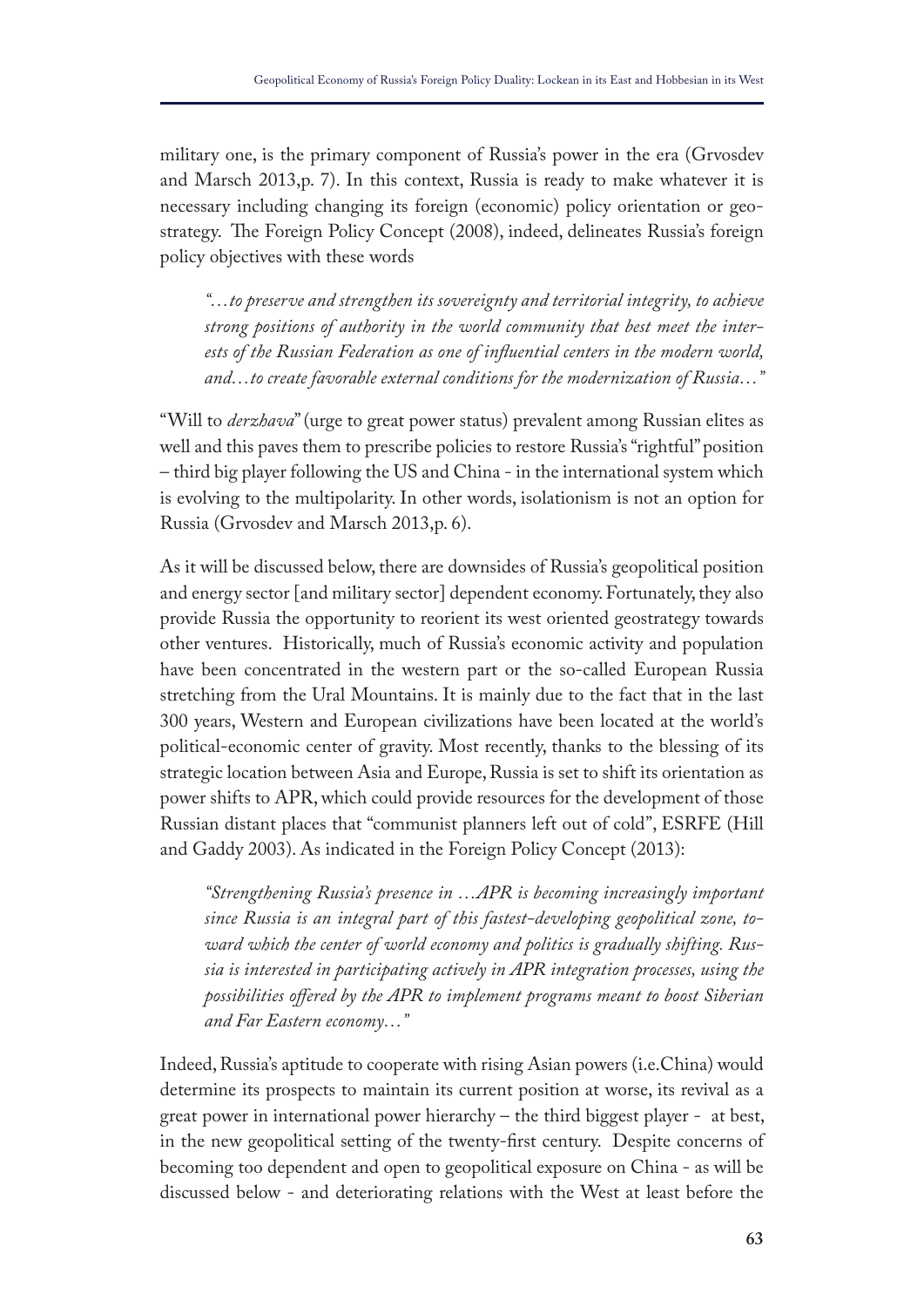Ukraine crisis, Russia perceives great political-economic potential in its growing partnership with China, which is a natural soulmate on many critical foreign policy issues rendering Russia strong (Legvold 2006). Indeed, through geopolitical lenses, both Russia and China prefers a multi-polar world, rather than the US led unipolarity. On the one hand, Russia considers partnership with China as an opportunity to pursue multi-vector policy to counterbalance the West. China, on the other hand, sees its rapprochement with Russia as an additional hand to ofset the US in the Asia-Pacifc. Paradoxically, the US serves as a separator factor in their relations as well. This primarily stems from China's relation pattern with US, which is both strategic and largest trading partner for the former at the same time. Contrary to its economic ties with the US, Sino-Russian economic interdependence is limited though, arms trade has the lion share in the trade volume (Russia is the second largest arm exporter to China) and energy trade is growing (Calrlsson,*et.al.*2015). Energy sector will likely to provide the primary propulsion for Russia's pivot to Asia.

#### *Energy Dimension of the Eastern Vector*

Considering that "when a vector joins with a sector, we can see the emergence of foreign policy" (Grvosdev and Marsch 2013, p.10), its dominant energy sector (in along with the military) – contradicting with elite concerns on empowering China though- propel Russia to prioritize its Eastern vector. As Tsygankov (2009) notes, the pro-China position is often favored by energy producers [and military enterprises] seeking feasible contract in growing Asia markets.

As a major producer/exporter of oil and natural gas, Russia's economy heavily relies on its energy exports (Figure 2). In 2012, its energy revenues accounted for 52% of federal budget and over 70% of total exports (EIA). In 2013, Russia's oil production was 10.788 million barrel per day (bbl/d); it's the annual natural gas production of 604.8 billion cubic meters (bcm). Signifcant portion of those resources have been exported, rendering Russia the world's largest oil and gas exporter in total (BP 2015).

#### **Figure 2:**

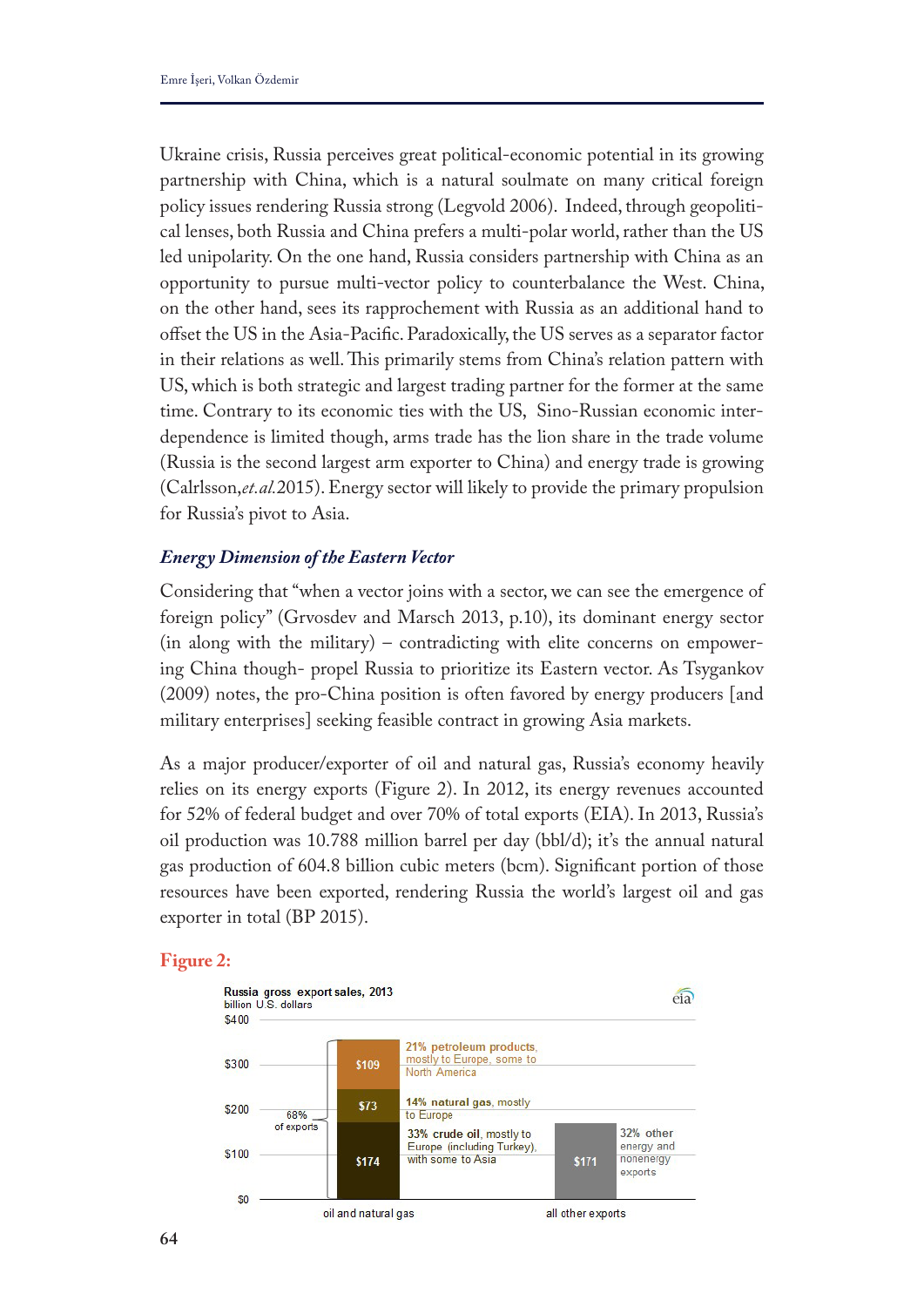Connected with a variety of oil and natural gas pipeline, historically, Europe has been the main energy partner for Russia. Although Russian energy companies in the 1990s endeavored to diversify away from European market, they did not get the required support from of the Russian state. Today, however, Russia prioritized market diversifcation (i.e. the Asia-Pacifc) and stress on developing resources of "the East's step-son" (i.e. Eastern Siberia and Russia Far East) (Balzer 2005 ; Pussenkova 2009). As it loses its market share in the European market, Russia expects to increase its share in Asia-Pacifc energy market by 2030: from 8% to 25% in oil, from 0% to 20% in natural gas (Energystrategy.ru).

Despite declining rates of production over more than 40 years of operation, West Siberia – notably from the Priobskoye and Samotlor felds - continues to provide bulk of oil supply. In the longer term, however, Sakhalin in the Far East, which contributes only 3% at the moment, along with the untapped oil reserves in Eastern Siberia and the Russian Arctic, is expected increase its share in total production fgures (Map 2-4) (EIA). With this optimistic production fgures, overshadowing all other projects of the post-Soviet era Russia, in December 2009, the frst leg of East Siberia Pacifc Ocean (ESPO) pipeline became operational to connect Daqinq Skovorodino in Siberia to the north-east of China. On December 25, 2012, ESPO-2 has become operational to link Skovorodino to Kozmino oil terminal with an annual capacity of 35 million tons (Map 3). This two legged pipeline project will not only enable Russia to diversify its energy markets in Asia, but also, arguably more importantly, bolster prospects for development of ESRFE. Indeed, President Putin asserted that the new pipeline section will "considerably increase the infrastructure capacity of the regions in Russia's Far East" and considered the commissioning a "signifcant event" (Rousseau 2013).

In natural gas, Urengoy, Yamburg and Medvejye, known as "the big three" located at Northwest and Arctic, are the largest felds with declining production rates though. The oil and natural gas deposits in Yamal Peninsula have also considerable potential. Yamal liquefed natural gas (LNG) project aims to access Asian markets after 2017 (Novatek.ru). The country's current LNG exports are made from Gazprom led Sakhalin 2 LNG project. In along with ongoing "upstream" investments in Sakhalin, those deposits in Arctic /East Siberia have been appealing increasing attention from the world energy sector. Even though production costs are much higher in comparison to the rates in Western Siberia, they appear as the sole factor to compensate declining production fgures. Particularly in the Arctic area, there has been going on a ferce competition, partly due to emerging "Northern Sea Route" -as glaciers melts- with potential to change the world's trade routes as transporting goods to Asian economies will be much shorter and less costly.

Recently, Russia has passed an important threshold to process and export Eastern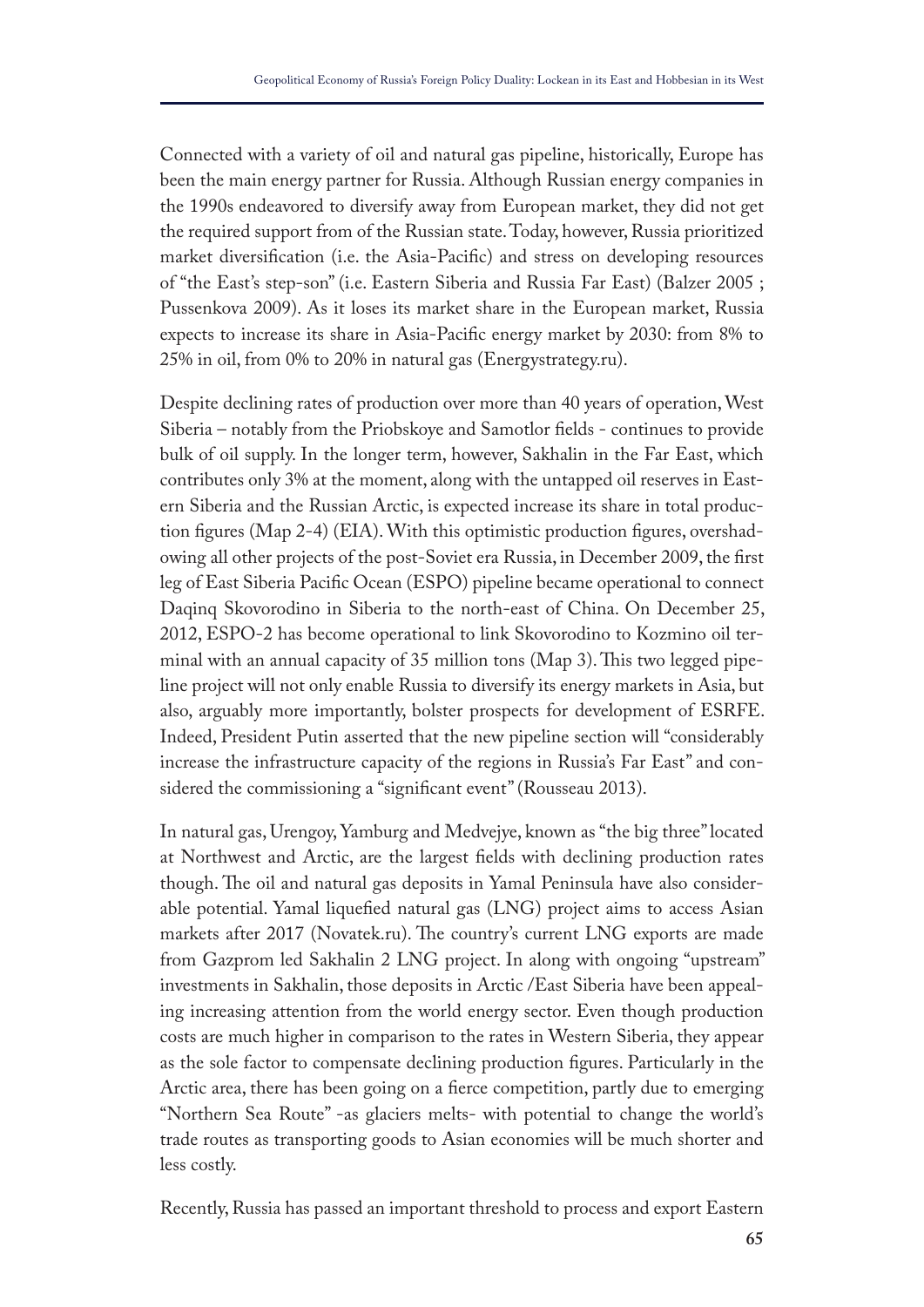Siberian natural gas to Asia-Pacifc markets. Accordingly, on May 21, 2014, the Russian Gazprom and the Chinese state oil company CNPC signed a 30 year termed purchase and sale gas agreement stipulating annual maximum sale of 38 bcm commencing by 2018. Arguably, this Sino-Russian agreement has been a response of Gazprom to the US led "shale gas" revolution and future export prospects of those unconventional resources to world energy markets notably European and Asian.

#### **Challenges for Aspiring Great Power Russia**

As power shift to east has been (re)shaping the world, aspiring great power Russia has been endeavoring to readjust itself to these new geopolitical economic changes by reorienting its foreign (economic) policy towards the east primarily through its energy sector. In its venture, however, there are two major challenges on Russia: sense of geopolitical exposure and modernizing its resource rent based economy.

#### *Sense of Geopolitical exposure*

Due to its control of vast territories in the Eurasian landmass, in terms of the length of its borders and number of neighbors (the US, Japan, Korea, China, and the EU), Russia is the world's most "exposed" country. Accompanied by historical invasions, its geographical insecure land power status has prompted Russia (and its predecessors) to establish "bufer zones" (Gvosdev and Marsh 2013,p. 5), conceptualized as "near abroad" (Secrieru 2006; Trenin 2009; Camerona and Orenstein 2012) in variety official documents. Referring to Western geopolitical thinkers, R.Kagan (2012,p.155) elaborates,

*"Russia is the world's preeminent land power… Land powers are perennially insecure, as Mahan intimated. Without seas to protect them, they are forever dissatisfed and have to keep expanding or be conquered in turn themselves. Tis is especially true of the Russians, whose fat expanse is almost bereft of natural borders and afords little protection."*

On the western fank, the East-West energy corridor (i.e.BTC oil pipeline, TANAP,etc.), Western sponsored color revolutions, NATO's Kosovo intervention, missile defense system, NATO/EU's enlargement/good neighborhood / the Eastern partnership/association agreement policies towards it's "near abroad" have justified Russia's geographical sense of insecurity. Therefore, the Ukraine crisis (2014-), just like the Georgian crisis in 2008, has not erupted out of thin air and served as "the last straw" (Trenin 2014,p. 14) for Russia's security considerations with far-reaching geopolitical repercussions for Eastern Europe and beyond. Regardless of popular arguments in the West overstating Russia's imperial impulses and/or personal ideological commitments over the last crisis, President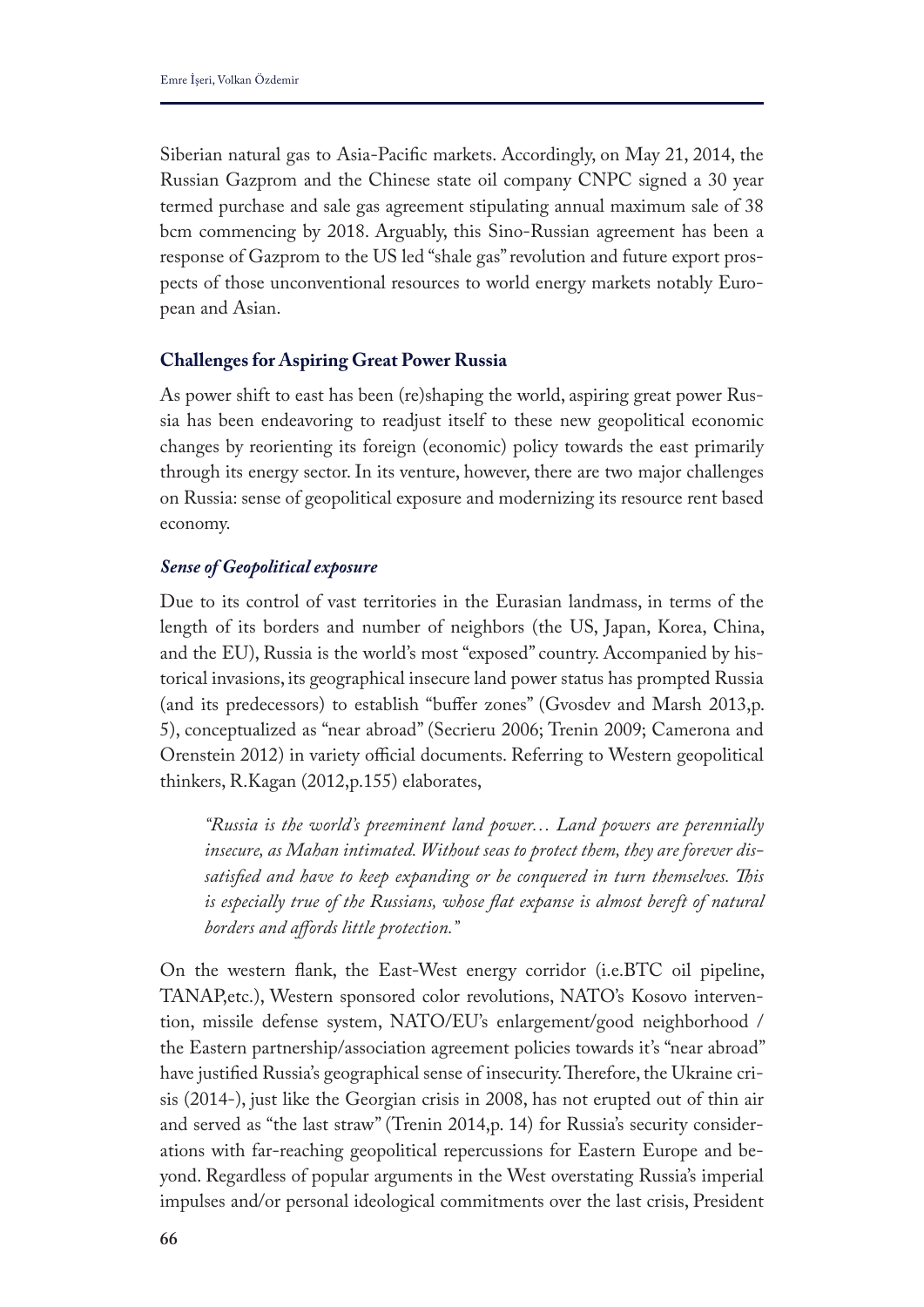Putin castigated Westerns' neglect to treat Russia an equal partner and take into account its security interests with these words:

*"[Western states] are constantly trying to sweep us into a corner because we have an independent position, because we maintain it and because we call things like they are and do not engage in hypocrisy. But there is a limit to everything. And with Ukraine, our western partners have crossed the line, playing the bear and acting irresponsibly and unprofessionally" (Washingtonpost 2014).* 

In this parallel, citing S.Huntington's widely discredited assertion that "For selfdefnition and motivation, people need enemies" (Huntington 1997, p.130), S.Charap and K.Darden (2014,p.7) put that "after 25 years of the West treating Russia as an enemy in Ukraine, Moscow might have really become one." Criticizing the West's "liberal delusions" for igniting those two crises, J.Mearsheimer (2014) reminds that "This is Geopolitics 101: great powers are always sensitive to potential threats near their home territory." Moscow is clear on what it does not want in its proximity: national security threat, dismantlement of its bilateral economic relations, external assistance to anti-Russians, political-economic instabilities, precedents of Western orchestrated movements toppling down pro-Russian governments (Charap and Darden,2014:10).

Besides to those aforementioned material concerns, arguably, ideational considerations (i.e. status, prestige, reputation etc.) have played their role as well. Since the end of the Cold War, as Larsona and Shevchenko put, Russia has displayed anger at American unwillingness to grant it the status to which it believes it is entitled, especially during the 2008 Russo-Georgian War, and most recently Russia's takeover of Crimea and the 2014 Ukrainian Crisis (Larson and Shevchenko, 2014). In this parallel, pertaining Russia's pro-Assad regime stance in the Syrian Crisis, A.Bagdonas (2012) argues that it was primarily motivated not solely by material interests, but also by the foreign policy doctrine of multipolarity and the wish to maintain infuence and reputation in the region. President Putin, indeed, remarked that "At frst they talked about the need to isolate Russia after the wellknown events, for example, in Crimea. Then it became clear that this is impossible, and with the beginning of our operations in Syria the understanding of the impossibility of such destructive actions against our country became completely obvious…" (RT 2016).

#### *Economic Modernizing through resource rents?*

Following the collapse of the USSR, the ESRFE have been sufering from deindustrialization and de-population as China increase its presence (Rousseau 2012). In this regard, it is vital for Russia to achieve those eastern provinces' "dual integration", holding them as parts of the country and integrating them with the growing Asian market. In this regard, G. Chufrin concerns about the loss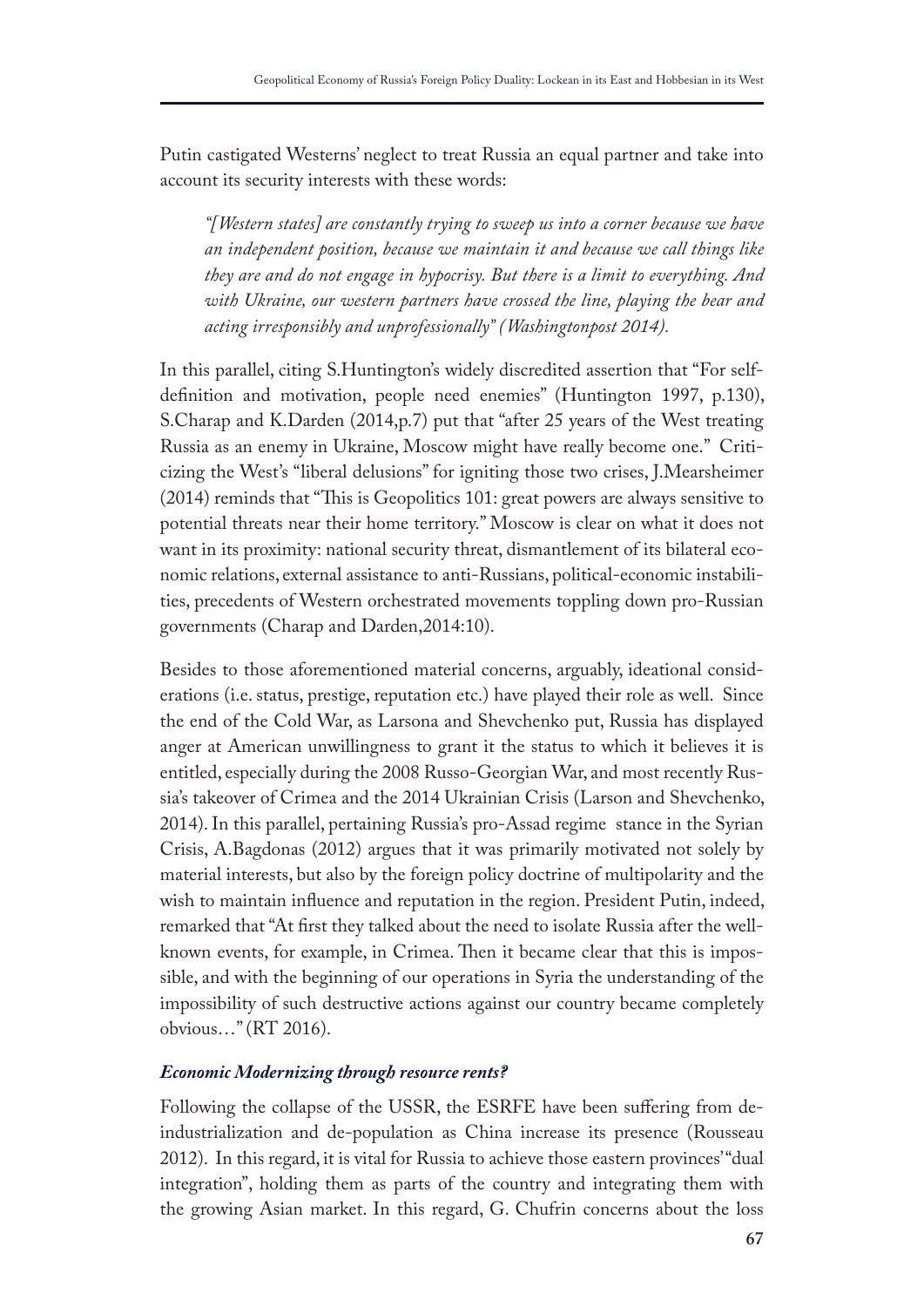of Russian sovereignty over those territories, mainly due to its poor [economic] governance (Cited in Poussenkova 2009, p.136).

Notwithstanding Moscow's optimism that private sector would make the required investments to develop idle regions under harsh climatic conditions, Russian economy is far from providing proper business climate for feasible investments, thereby, cannot prevent capital outflows at high rates (Yanık 2013, p.237). This also the case for the country's energy sector in which the increasing level of governmental control and the limitations imposed on both domestic private producers and foreign investors have been curtailing investments (Khrushcheva 2012).

Against this backdrop, solving its "Eastern Question" through providing fertile ground for investment is one of the most challenging tasks for Russia. At a time of the Ukraine crisis/annexation of Crimea related Western sanctions imposed on Russian economy (for our purposes energy sector), has further curtailed its prospects to fnance/attract required huge (energy) infrastructure investments (i.e.new pipelines, refneries, LNG plants,etc.) to foster development in those provinces. To make things more complicated, the plunging oil prices have been hitting resource rent dependent Russian economy much harder than those sanctions (Birnbaum 2014). Tis reminds us how Russia is vulnerable to fuctuating energy prices and this jeopardy puts fnancial restrictions to modernize its economy (Connolly 2011).

Another risk associated with Russia's dependence on its energy sector relates to its pitfalls to exert political economic infuence in the eastern vector. Partly due to "the non-conventional energy revolution", Russia will be increasingly faced with harsh competition with other LNG exporters– especially Australia and Middle Eastern origin, namely Qatar – to access Asia-Pacifc energy market that has already diversifed its imports (Victor 2013,100). Following the nuclear deal with P5+1 countries, Iran will provide additional energy supplies to those markets with depressed prices at the expense of Russia's energy sector (Mills 2015) . To put diferently, Russia will be one of the many energy suppliers with limited political-economic infuence. Indeed, April 2013 dated Russian Science Academy's report warned Russia would have difficulty of finding customers willing to pay reasonable prices for its energy exports, posing a risk to its energy sector and the economy (Eriras.ru). As its relations with the West has further strained, this risk has escalated as well, particularly on price negotiations favoring China (Panin 2014). Hence, "Russia's pivot to Asia is being reduced to a pivot to China" (Hedlund 2015).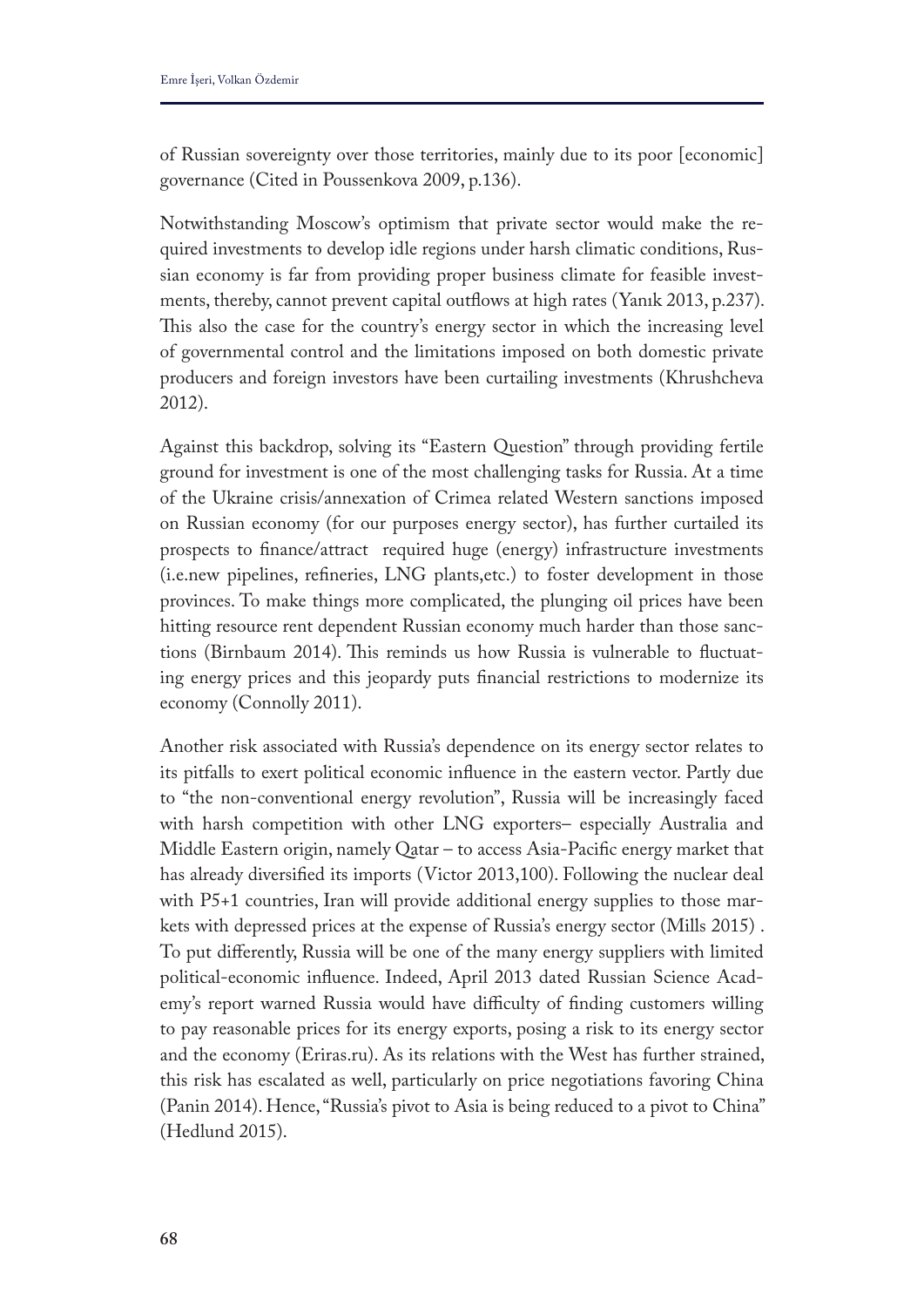#### **Conclusions**

As "power shift to east" and "new energy (dis)order" have been reshaping the world's geopolitical economic landscape, thereby, changing "hierarchy" of international politics, this paper has aims to fnd answers to the following questions: How do we explain this discrepancy of Russian foreign policy? How do those geopolitical changes have been interacting with aspiring great power energy giant Russia's foreign policy orientations? Is there any role for Russian elite geopolitical economic perceptions on the country past and future? In order to answer those daunting questions requiring diferent levels of analysis, this paper drew on a neoclassical realist account and argued that at a time of profound geopolical economic changes Russian elites' perceptions of their country's role in the Eurasian landmass have been causing this duality in its foreign policy.

In order to materialize its objective, the outline was organized as follow: Drawing on a neoclassical realist account, the frst part provided a geopolitical economic conceptual framework to illuminate how interacting geopolitical perceptions of state elites and their (mis)management of the country's energy sector – for our purposes energy sector- serve as a foreign policy determinants for Russia's foreign policy. The second part proposed that two geopolitical economic changes in the international system level - power shift to east and new energy (dis)order –have been providing both opportunities and challenges for Russia with its resource rent based economy. The third part revealed Russia policy-making elite perceptions on aforementioned changes in the international system level and Russia's today and future in this emerging geopolitical economic setting. Moreover, it stresses upon energy sector component of Russia's pivot to Asia as an attempt to adjust itself to those aforementioned geopolitical economic changes. The last part illuminated how Russian sense of geopolitical exposure in its west and mismanagement of its resource rent economy have been challenging Russia's resurrection. Against the backdrop, the paper concludes that it's perceived "geopolitical exposure" – particularly in its west and to a lesser extent its east- "problems of modernizing its economy through resource rents" not only pave Russia to play dual roles in its foreign policy, but also, arguably more importantly, curtail its prospects to retain its great power status at a time of critical geopolitical economic changes.

Beyond the scope of this paper, several critical questions come to mind: Should we treat Sino-Russian energized partnership as an anti-Western block? Is APR becoming a new scene for "tragedy of great powers"? The answer of the authors to those questions is not necessarily though. Regardless of its "strategic mistrust" and clashing perspectives (i.e. maritime control, vulnerable fnancial system, currency rates, etc.), China would not like to hurt its "peaceful rise" that is based on its intense relations with the global hegemon, the US, at least in the foreseeable future. Therefore, China would continue to treat energy giant Russia with its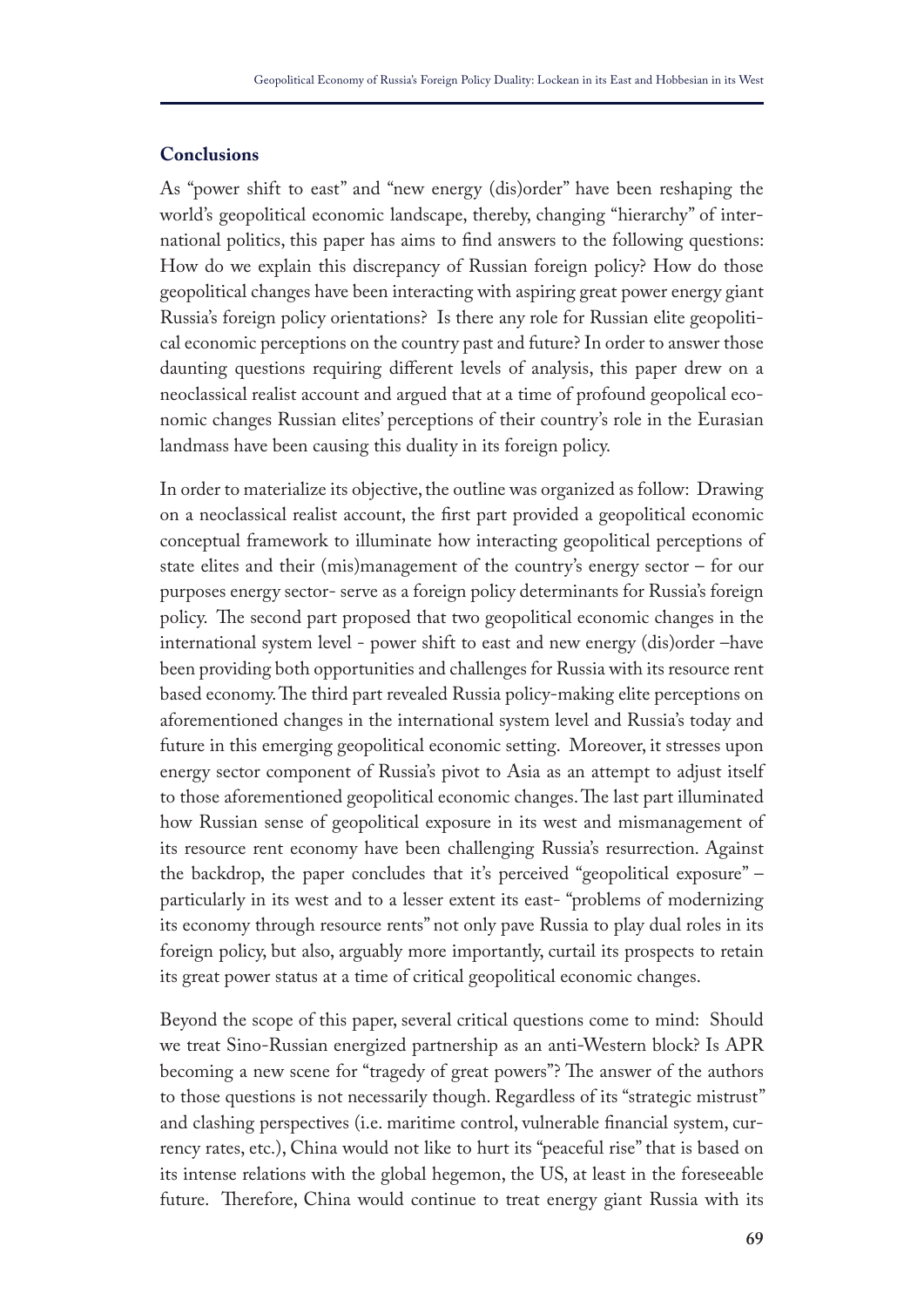ailing economy as a "junior partner" to fuel its economy, rather an ally to topple down American hegemonic structure. Actually, this would enable additional supplies to world energy markets with depressed energy prices that might slow the pace of American led "unconventional revolution" temporarily causing further fuctuations in the world energy markets. As a safety cushion to its economic stability, we can expect China to take further steps to diversify away from the USD and urge its trading partners to accept Renmibi instead. By determining Renmibi as a medium in its natural gas deal with Russia, China has taken a robust step in this direction as a direct assault to reserve currency status of the USD (lenta.ru).

Last, but not least, how will the US under Donald Trump react Sino-Russian intensifed relations? After Trump's election a new rapprochement could be observed between the US and Russia since the neorealist Trump administration is expected to target China as the number one threat against its own interests unlike the Obama administration that targeted Russia with its neoliberal interventionist approach. In fact, this resembles the strategic choice made by the US in 1971 when President Nixon opted to have warm relations with China in order to contaminate the USSR, main rival, that time. Now the tables have turned and in this geopolitical triangle China seems to be the main rival of US due to shifts in international system and Russia will have to reconsider its situation between the east and the west by taking into consideration of this new reality after Trump with whom Russia could have better relations.

#### **Annexes**



# **Map 1: China's Import Transit Routes/Critical Chokepoints**

*Source: Bender and Rosen 2015*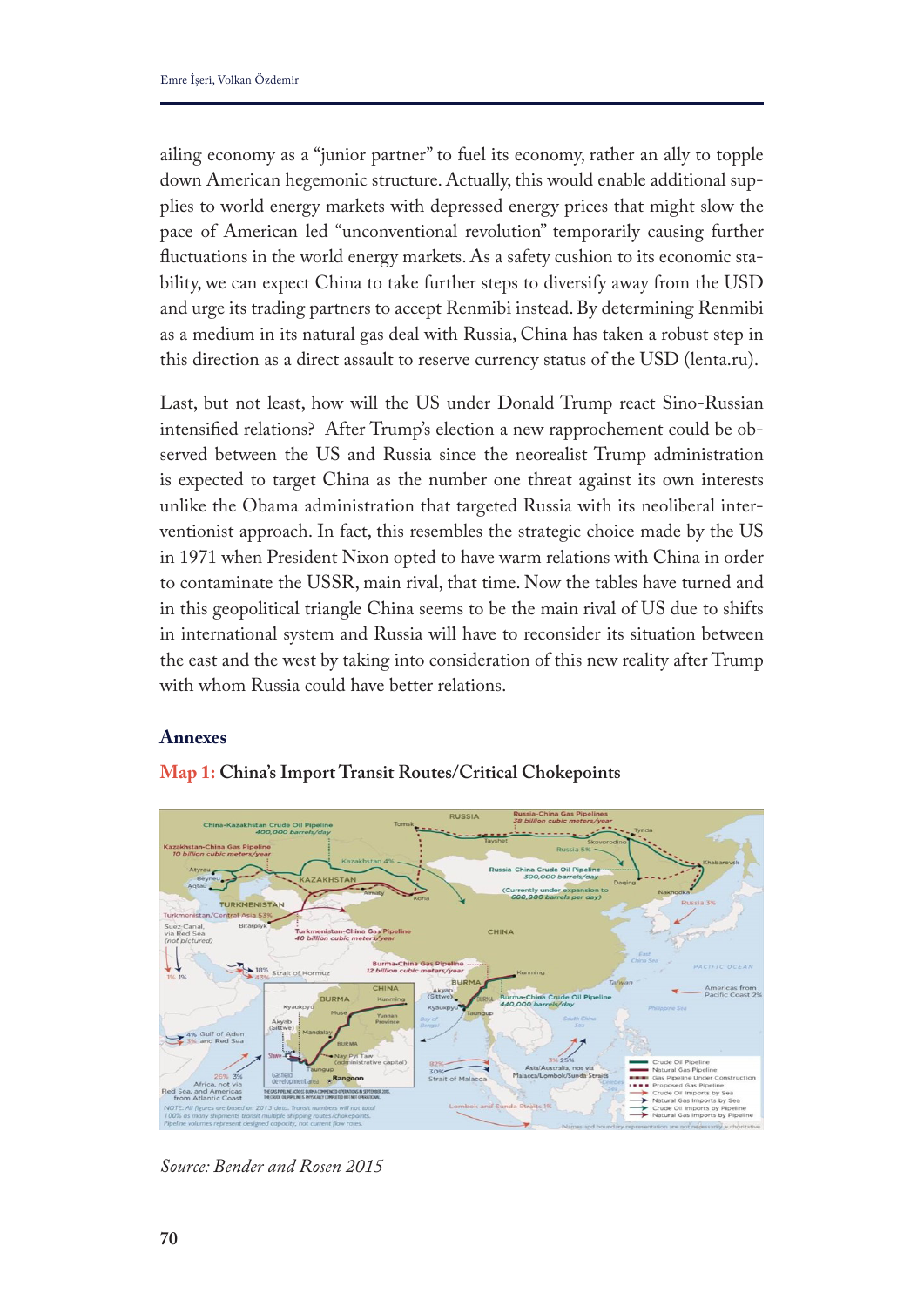

# **Map 2: Major Russian Oil Basins**

*Source: Troika Dialog*

# **Map 3: ESPO Pipeline Route**



*Source: Platts, J.P. Morgan Commodities Research*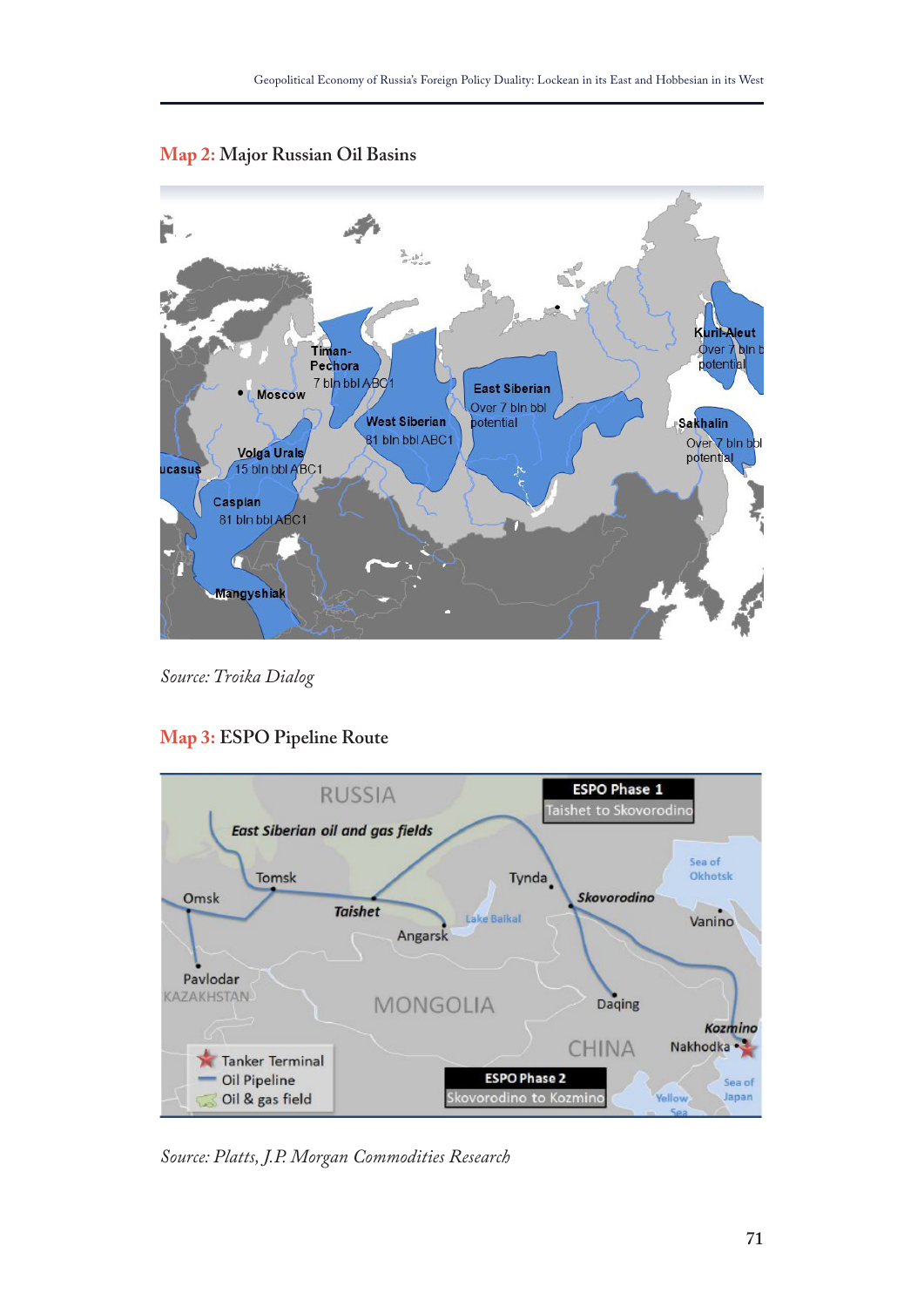## **Map 4: ESPO Pipeline Route**



*Source: Platts, J.P. Morgan Commodities Research*

#### **Bio**

### *Emre İşeri*

He is a full-time lecturer at the Department of International Relations in Yaşar University. His most recent lectures are Introduction to International Political Economy, Energy Politics, American Foreign Policy, Middle Eastern Politics and Turkish Foreign Policy I-II. His most recent research Energy Politics, Political Communication, Eurasian/Middle Eastern politics and Turkish Foreign Policy. İşeri's academic publications have appeared in various international/domestic books and journals including Geopolitics, Journal of Balkan and Near Eastern Studies ( JBNES) , Turkish Studies, Energy Policy , Security Journal , South European Society and Politics (SESP) ,and European Journal of Communication.

#### *Volkan Özdemir*

After graduating from the department of International Relations at Middle East Technical University Ankara, got his master degreee from Uppsala University, Sweden with the study on Energy Cooperation and Security in the Caspian. In 2013 by conducting research on World Gas Markets and the Economic Aspects of Turco-Russian Gas Relations, he was awarded PhD of Economics from MGI-MO-Moscow International Institute of Energy Policies. Dr. Volkan Özdemir has work experience in Turkish Prime Ministry Undersecreteriat for Foreign Trade, Turkish Ministry of Energy and Natural Resources and BOTAŞ (Turkish Pipeline Corporation). In addition to professional experience in energy sector; as an expert on Russian, Caspian, Turkish energy markets and gas trade, pricing and geopolitics; Dr. Özdemir has given lectures on energy economics, security and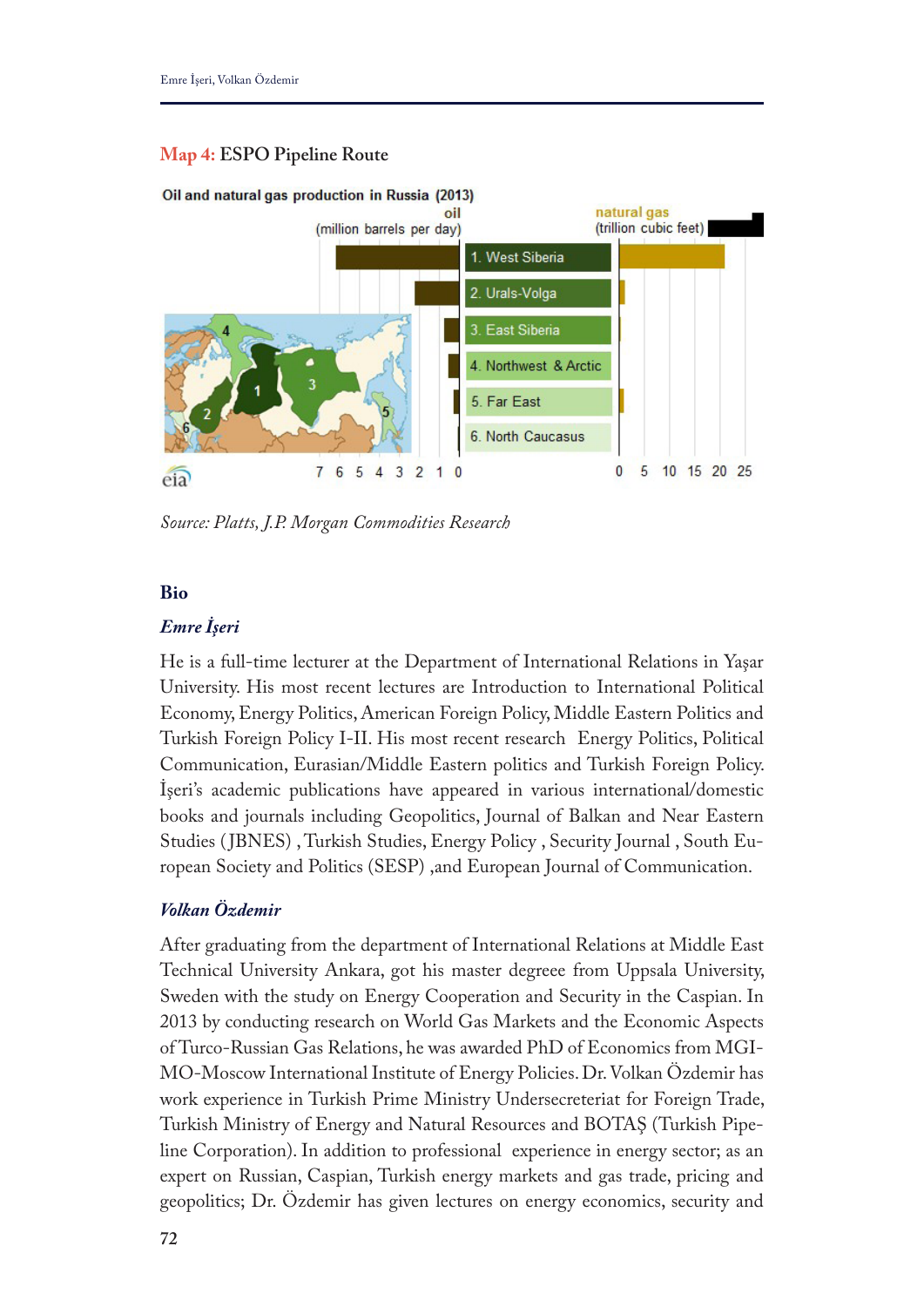diplomacy in diferent institutions.

#### **References**

- Atlı, Altay (2013). "Değişen Çin ve Kriz Sonrası Dünya Düzenindeki Rolü" in Fikret Şenses, Ziya Öniş and Caner Bakır (ed.), Küresel Kriz ve Yeni Ekonomik Düzen, İstanbul: İletişim Yayınları: 285-310.
- Bagdonas, Azuolas (2012). "Russia's Interests in the Syrian Confict: Power, Prestige, and Proft", European Journal of Economic and Political Studies, 5(2): 55-77.
- Balzer, Harley (2005). "The Putin thesis and Russian energy policy", Post-Soviet Afairs, 21(3): 210-225.
- Beeson, Mark and Li, Fujian (2015). "What consensus? Geopolitics and policy paradigms in China and the United States", International Afairs , 91(1): 93- 109.
- Bender, Jeremy and Rosen, Armin (2015). "This Pentagon map shows what's really driving China's military and diplomatic strategy", Businessinsider , 13.05.2015, http://www.businessinsider.com/this-map-shows-chinas-globalenergy-ties-2015-5#ixzz3fIkHnfLl ( accessed 12.04.2016).
- Bijian, Zheng (September-October 2005)" 'China's peaceful rise' to great-power status", Foreign Afairs , 84(5):18-24.
- Birnbaum, Michael (2014). "Falling oil prices hit Russia much harder than Western sanctions", The Washington Post, (02.12.2014), http://www.washingtonpost. com/world/europe/falling-oil-prices-hit-russia-much-harder-than-westernsanctions/2014/12/02/91a5a5c4-79b3-11e4-8241-8cc0a3670239\_story.html , ( accessed 05.03.2016).
- BP (February 2015). Energy Outlook to 2035, http://www.bp.com/content/ dam/bp/pdf/energy-economics/energy-outlook-2015/bp-energy-outlook-2035-booklet.pdf (12.04.2016)
- Brewster, David (2016). "Silk Roads and Strings of Pearls: The Strategic Geography of China's New Pathways in the Indian Ocean", Geopolitics, DOI: 10.1080/14650045.2016.1223631
- Camerona, David R. and Orenstein, Mitchell A.(2012). "Post-Soviet Authoritarianism: The Influence of Russia in Its 'Near Abroad", Post-Soviet Affairs,  $28(1):1-44.$
- Carlsson, Marta, et.al.( June 2015). China and Russia A Study on Cooperation, Competition and Distrust, Stockholm: FOI.
- Charap, Samuel and Darden, Keith (2014) "Russia and Ukraine", Survival, 56(2):7-14.
- Cheney, Stephen A. (2014). "The American Solution to Europe's Energy Woes",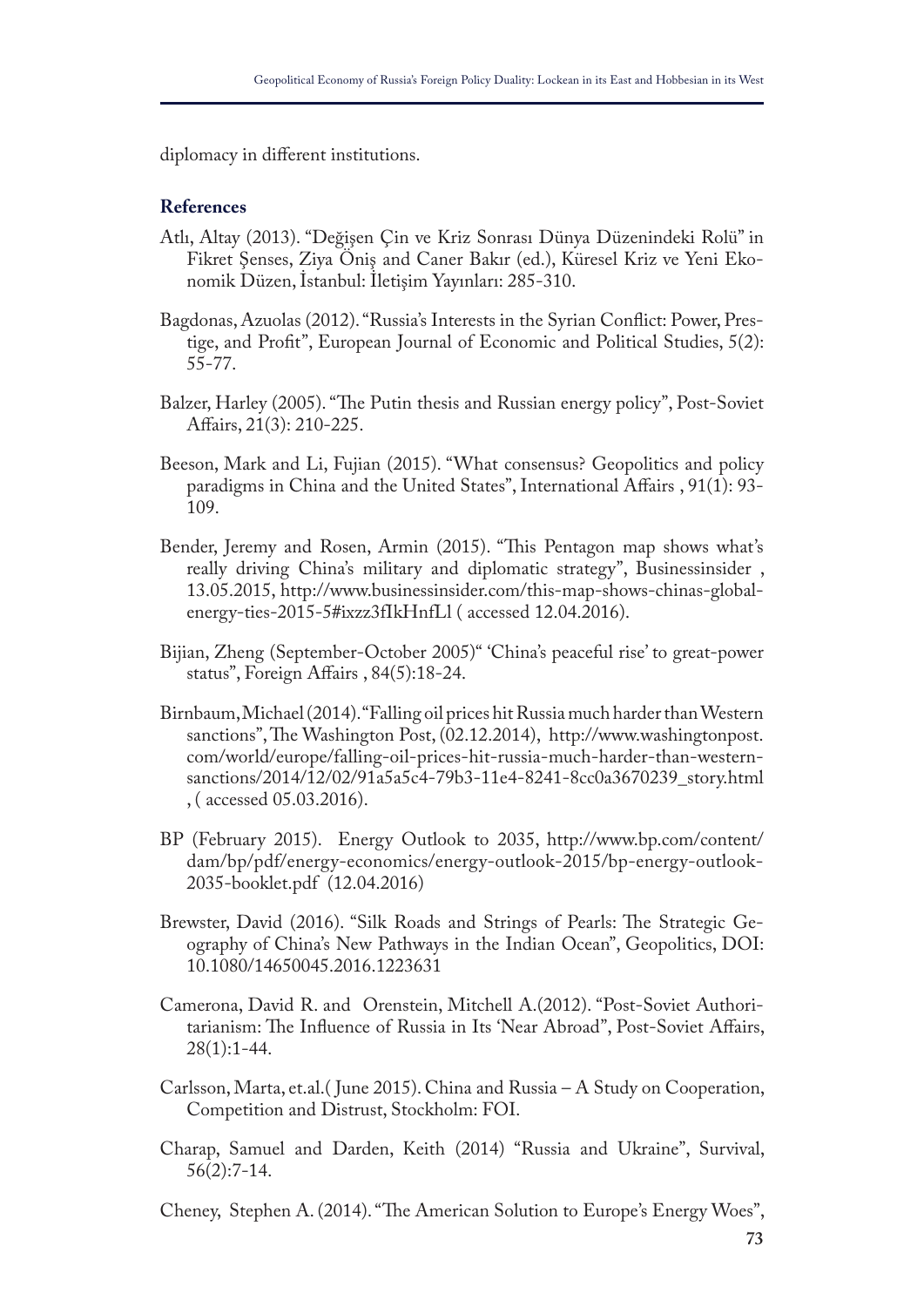The Wall Street Journal (28.10.2014), http://www.wsj.com/articles/the-american-solution-to-europes-energy-woes-1414526345 (accessed 12.04.2016).

- Connolly, Richard (2011). "Financial constraints on the modernization of the Russian economy", Eurasian geography and economics, 52(3): 428-459.
- Desai, Radhika (2013). Geopolitical Economy: After US Hegemony, Globalization and Empire, London: Pluto Press.
- Desai, Radhika (ed.) (2016). Analytical Gains of Geopolitical Economy, Emerald Group Publishing.
- Economist (2014). "Why the oil price is falling", (08.12.2014) http://www. economist.com/blogs/economist-explains/2014/12/economist-explains-4 (02.03.2015).
- EIA (2014). "Russia looks beyond West Siberia for future oil and natural gas growth", EIA, 19.09.2014, http://www.eia.gov/todayinenergy/detail. 19.09.2014, http://www.eia.gov/todayinenergy/detail. cfm?id=18051 (08.05.2016).
- EIA , http://www.eia.gov/beta/international/analysis.cfm?iso=CHN
- EIA, http://www.eia.gov/countries/cab.cfm?fps=rs (07.03.2016).
- ERIRAS (2013). Global and Russian Energy Outlook up to 2040, http://www. eriras.ru/fles/Global\_and\_Russian\_energy\_outlook\_up\_to\_2040.pdf (accessed 02.07.2016).
- European Commission, European Energy Security Strategy , Brussels, 28.5.2014
- Foulon, Michiel (2015). "Neoclassical Realism: Challengers and Bridging Identities", International Studies Review, 17(1): 635-661.
- Fouskas, Vassilis K. and Gökay, Bülent (2012). The Fall of the US Empire: Global Fault-Lines and the Shifting Imperial Order, London: Pluto Press.
- Frank, Andre Gunder (1998). ReOrient: Global Economy in the Asian Age, Berkeley: University of California.
- Friedman, Thomas L. (2006). The world is flat: A brief history of the twenty-first century, New York: Farrar, Straus and Giroux.
- Gaddyi Cliford G. and Barry W. Ickes (2014). "Can Sanctions Stop Putin?", (03.06.2014), Brookings, http://www.brookings.edu/research/ articles/2014/06/03-can-sanctions-stop-putin-gaddy-ickes (12.04.2016).
- Gilpin, Robert (1981). War and Change in World Politics, New York: Cambridge University Press.
- Gilpin, Robert (2001). Global Political Economy: Understanding the International Economic Order, Princeton, Princeton University Press.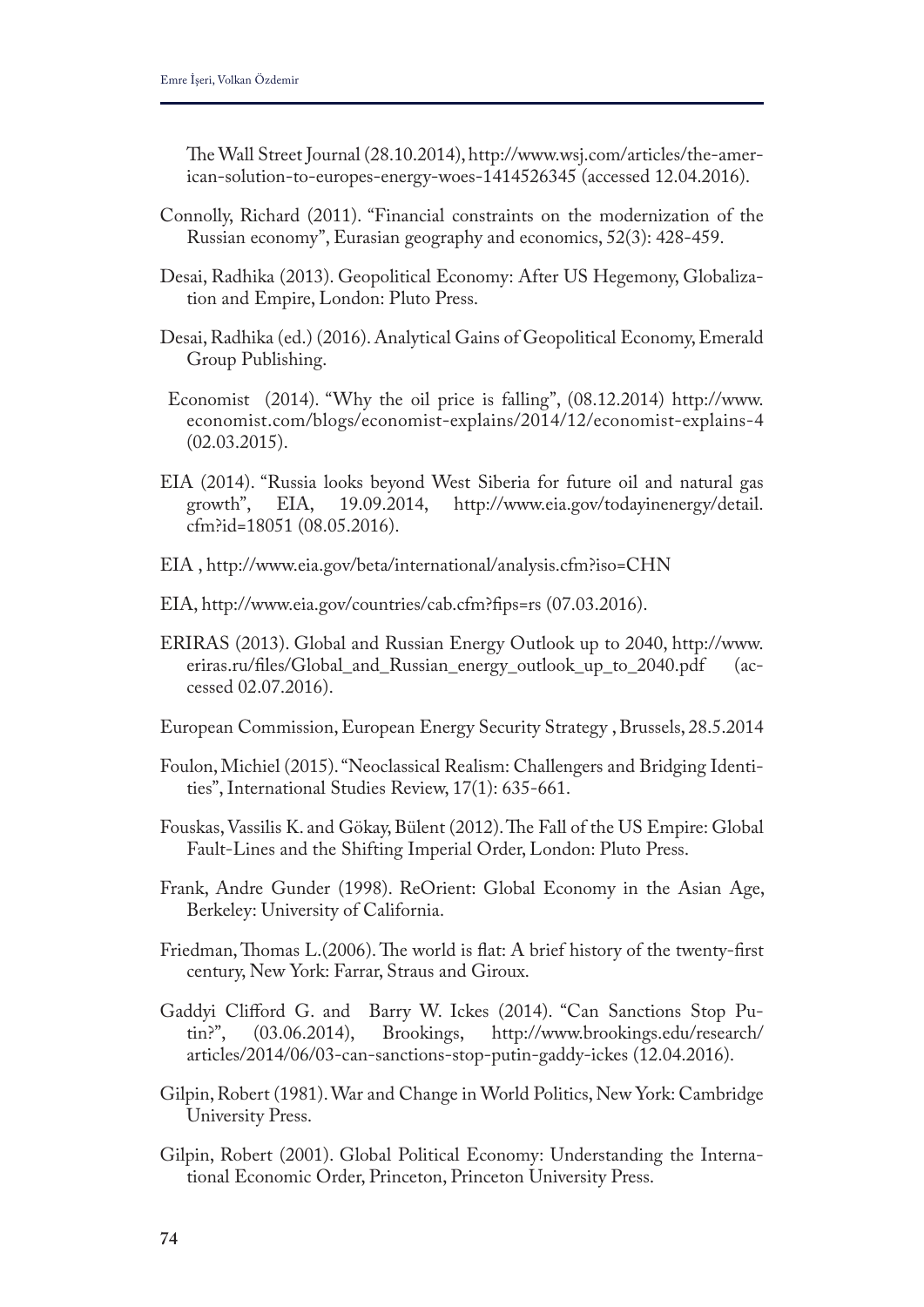- Grygiel, Jakub J.(2006). Great Powers and Geopolitical, Baltimore: The John Hopkins University Press.
- Gvosdev, Nikolas K. and Marsch, Christopher (2013). Russian Foreign Policy: Interests, Vectors, and Sectors, Los Angles: CQ Press.
- Haverluk, Terrence W., et.al.(2014). "The Three Critical Flaws of Critical Geopolitics: Towards a Neo-Classical Geopolitics", Geopolitics, 19(1): 19-39.
- Hedlund, Stefan, "China benefts as West's sanctions drive Russia eastwards", World Review , 19.05.2015, http://www.worldreview.info/content/chinabenefts-wests-sanctions-drive-russia-eastwards#60 (06.05.2016).
- Henning, Bruce; Sloan, Michael; Leon, Maria De (October 2013), Natural Gas and Energy Price Volatility, Washington: American Gas Foundation, http:// www.gasfoundation.org/researchstudies/volstudych5.pdf (04.02.2016).
- Herpen, Vancel H. (2004). Putin's Wars: The Rise of Russia's New Imperialism, Maryland:Rowman&Littlefeld.
- Hill, Fiona and Gaddy Clifford (2003). The Siberian curse: How communist planners left Russia out in the cold, Washington: Brookings Institution Press.
- Hoge, James F. ( July/August,2004). "A Global Power Shift in the Making", Foreign Afairs, 83(4):2-7.
- Huntington, Samuel (1997). The Clash of Civilizations and the Remaking of World Order, New York: Touchstone.
- IEA (November 2012). World Energy Outlook, Paris: International Energy Agency.
- Independent (2005). "Putin: Collapse of the Soviet Union was 'catastrophe of the century'", (26.04.2005) http://www.independent.co.uk/news/world/ europe/putin-collapse-of-the-soviet-union-was-catastrophe-of-the-century-6147493.html (accessed 02.05.2016).
- Jisi, Wang and Lieberthal, Kenneth G. (March 2012). Addressing U.S.-China Strategic Distrust, Washington: The John L. Thornton.
- Kagan, Robert (2012). The Revenge of Geography: What the Map Tells Us About Coming Conficts and the Battle Against Fate, New York, Random House.
- Karaganov, Sergey (2012). "Russia Needs One More Capital in Siberia", Global Afairs, 21.06.2012, http://eng.globalafairs.ru/pubcol/Russia-Needs-One-More-Capital--in-Siberia-15567 (28.04.2016).
- Kelly, Phil (2006). "A critique of critical geopolitics", Geopolitics, 11(1):24-53.

Kennedy, Paul (1989). The Rise and Fall of the Great Powers, New York, Vintage.

Khrushcheva, Olga, "The Controversy of Putin's Energy Policy: The Problem of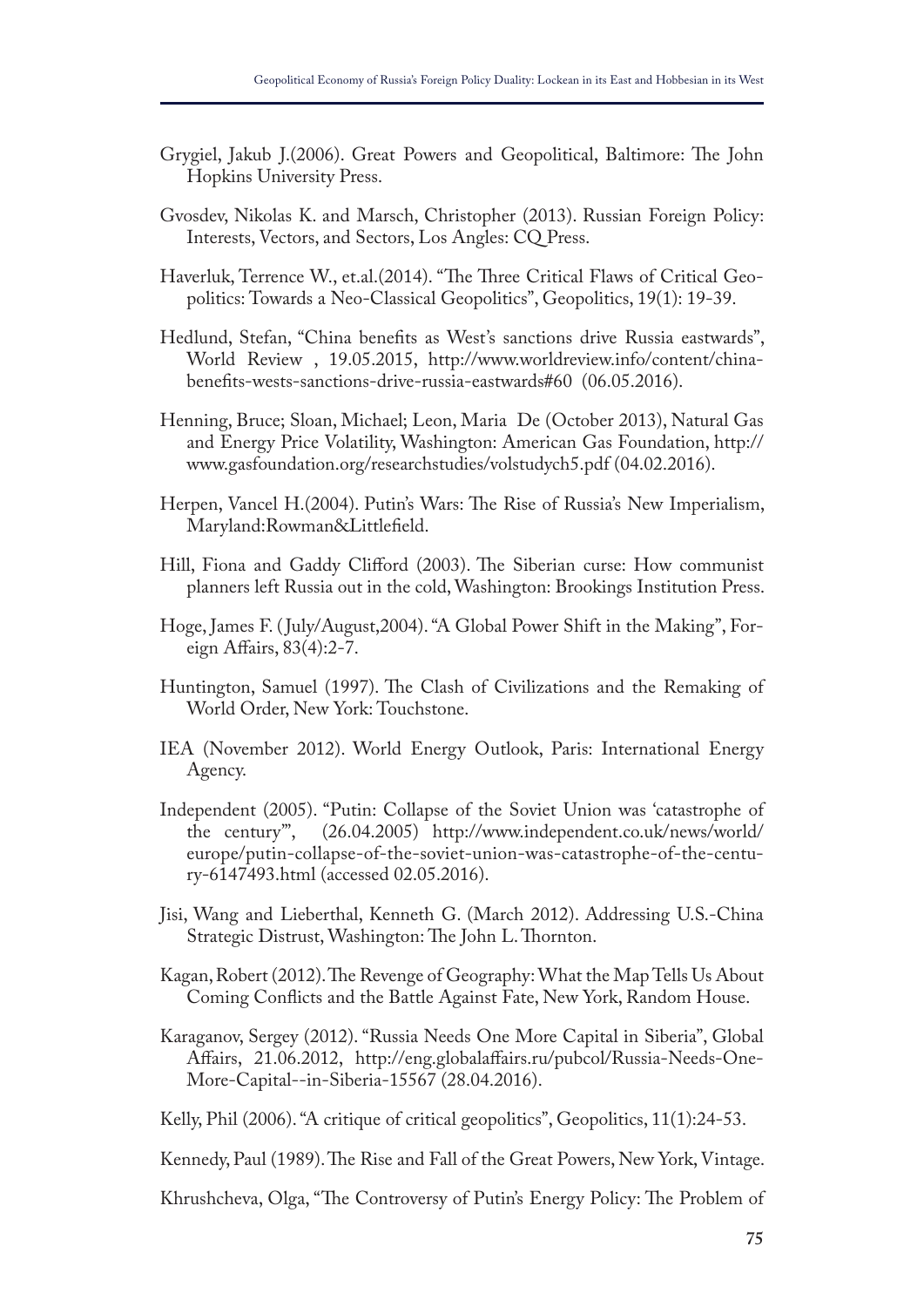Foreign Investment and Long-Term Development of Russia's Energy Sector", CEJISS, 1:164-188.

- Kireeva, Anna (Winter 2012) "Russia's East Asia Policy: New Opportunities and Challenges", Perceptions, 17(4): 49-78.
- Kremlin (2008). The Foreign Policy Concept of the Russian Federation (2008) http://archive.kremlin.ru/eng/text/docs/2008/07/204750.shtml
- Kuchins, Andrew C. and Zevelev, Igor (2012). "Russia's Contested National Identity and Foreign Policy" in Nau, Henry R., and Ollapally, Deepa M. (ed.), Worldviews of Aspiring Powers: Domestic Foreign Policy Debates in China, India, Iran,Japan, and Russia, Oxford, OUP:181-210.
- Lake, David A.(2009). Hierarchy in International Relations, New York: Cornell University Press.
- Larson, Welch Deborah and Shevchenko, Alexei (2014). "Russia says no: Power, status, and emotions in foreign Policy", Communist and post-communist Studies, 47(3): 269-279.
- Legvold, Robert (October-December 2006). "US-Russian Relations: An American Perspective", Russia in Global Afairs, 4: 157-169.
- Leichtova, Magda (2014). Misunderstanding Russia : Russian Foreign Policy and the West, Surrey:Ashgate.
- Mahbubani, Kishore (2009). The New Asian Hemisphere: The Irresistible shift of Global Power to the East, New York: Public Afairs.
- Mankoff, Jeff (2007). "Russia and the West: Taking the Longer View", The Washington Quarterly, 30(2): 123-135.
- Mankoff, Jeffrey (2012). Russian foreign policy: The return of great power politics, Maryland: Rowman & Littlefeld.
- Maugeri, Leonardo (June 2012). Oil: The Next Revolution, Cambridge: John F.Kennedy School of Government, Harvard University.
- Mearsheimer, John J.(Sep./Oct 2014). "Why the Ukraine Crisis Is the West's Fault", Foreign Afairs, 93(5):77-89.
- Mills, Robin (2015). "Winners and losers from Iran's eventual return to global energy markets", The Nation, (19.07.2015) http://www.thenational.ae/business/ energy/winners-and-losers-from-irans-eventual-return-to-global-energymarkets (07.03.2016).
- Minghao, Zhao (2015) " 'March Westwards' and a New Look on China's Grand Strategy", Mediterranean Quarterly, 26(1): 97-116.
- Ministry of Energy of the Russian Federation (2010). Energy Strategy for Russia: For the period up to 2030, (http://www.energystrategy.ru/projects/docs/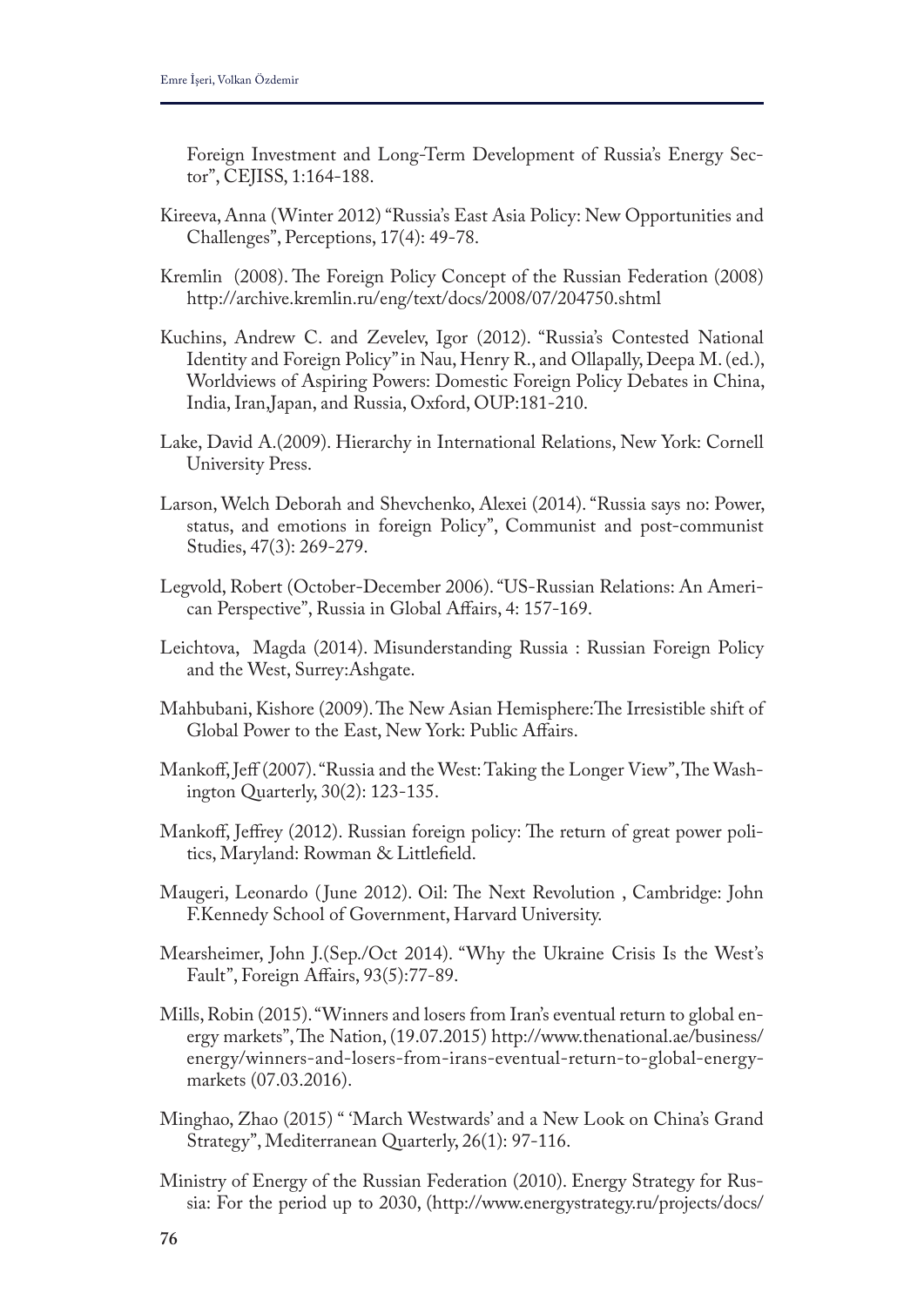ES-2030\_(Eng).pdf (18.08.2015).

- Morozova, Natalia (2009). "Geopolitics, Eurasianism and Russian foreign policy under Putin", Geopolitics, 14(4): 667-686.
- Navarro, Peter (2014) "China's Real Goal: A Monroe Doctrine in Asia?", 02.09.2014 , http://nationalinterest.org/blog/the-buzz/chinas-real-goalmonroe-doctrine-asia-11179 ( accessed 08.07.2016).
- Newell, Richard G. and Iller, Stuart (2013). "The Global Energy Outlook" in Jan H.Kalicki and David L.Goldwyn (ed.), Energy & Security: Strategies for a World in transition, Washington, D.C.: Woodrow Wilson Center Press, Second Edition: 25-68.
- Novatek Gas Company, http://www.novatek.ru/en/business/yamal/southtambey/ (accessed 17.08.2015)
- Özdemir, Volkan (2014). "Oil Prices: Expectations vs. Price Setters", (10.12.2014) http://www.eppen.org/en/index.php?sayfa=Yorumlar&link=&makale=157 (03.03.2015).
- Panin, Alexander (2014). "China Gets Upper Hand in Gas Deals Amid Russia-West Tensions", The Moscow Times, (10.11.2014), http://www.themoscowtimes.com/business/article/china-gets-upper-hand-in-gas-deals-amid-russia-west-tensions/510910.html (accessed 12.04.2016).
- Petroneft (2015), "Wester Siberian Oil Basin", http://petroneft.com/operations/ west-siberian-oil-basin/ ( accessed 07.04.2016).
- Poussenkova, N.(2009) "Russia's future customers: Asia and beyond", J.Perovic, R.W. Orttung, and A. Wenger (ed.) Russian Energy Power and Foreign Relations: Implications for Confict and Cooperation, New York: Routledge: 132- 154.
- Rangsimaporn, Paradorn (2009). Russia as an aspiring great power in East Asia, Oxford : Palgrave Macmillan.
- Rose, Gideon (1998). "Neoclassical Realism and Theories of Foreign Policy", World Politics, 51(1): 144–77.
- Rourke, Ronald O'. (2016), "China Naval Modernization: Implications for U.S. Navy Capabilities- Background and Issues for Congress" , Congressional Research Service, https://fas.org/sgp/crs/row/RL33153.pdf ( 12.01.2017).
- Rousseau, Richard (2012). "Will China Colonize and Incorporate Siberia ?", Harvard International Review, (09.07.2012) http://hir.harvard.edu/will-china-colonize-and-incorporate-siberia ( accessed 22.04.2014).
- Rousseau, Richard (2013). "The Kremlin's Strategic Plans for Siberia", The Washington Review, January 2013, http://www.thewashingtonreview.org/pdf/articles/the-kremlins-strategic-plans-for-siberia.pdf ( accessed 03.01.2016).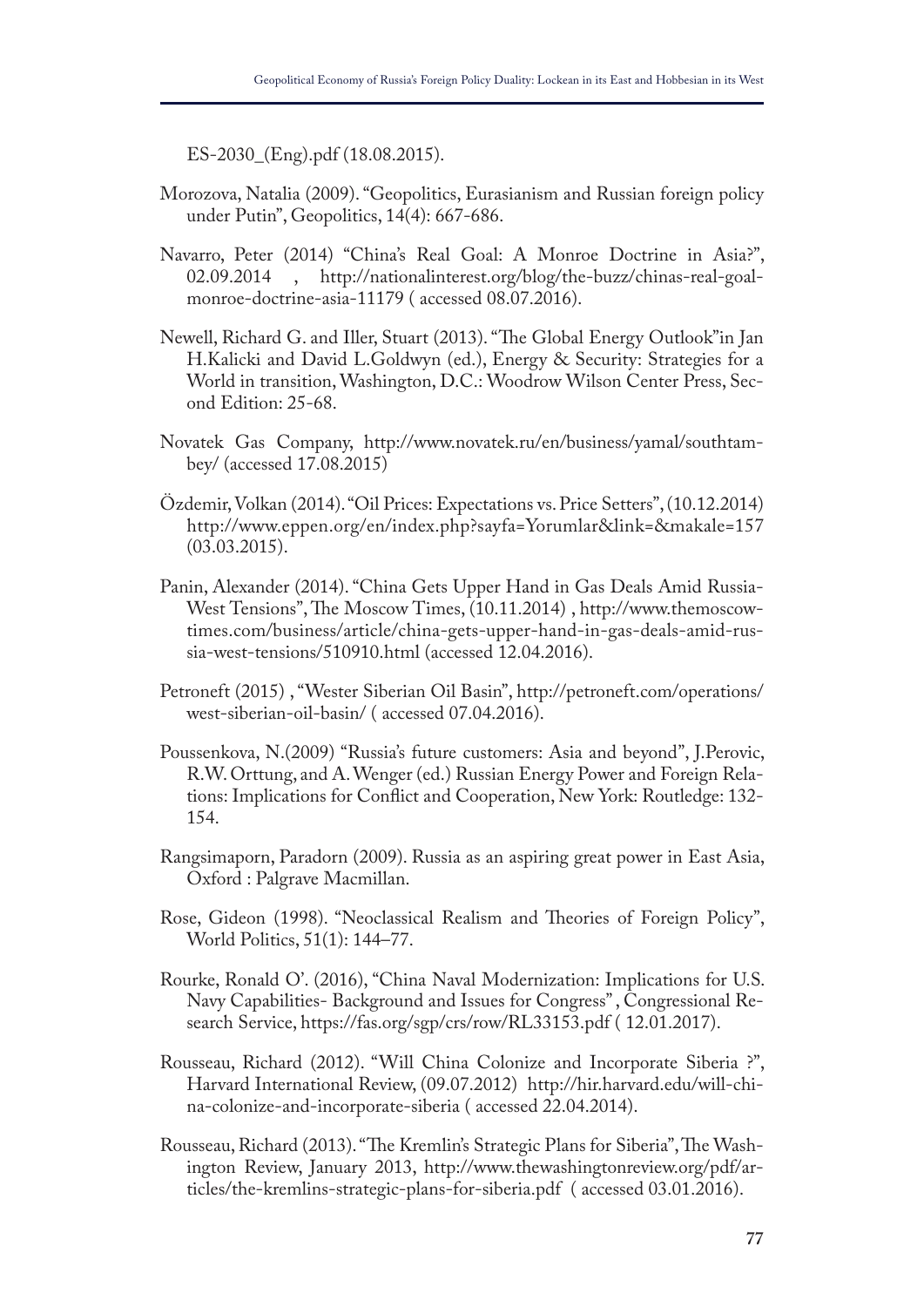- Rozman, Gilbert, et.al.(eds.) (1999). Russia and East Asia: The 21st Century Security Environment, New York, East West Institute.
- RT (2016). "Russia-China military ties 'at all-time high,' no threat to other states", 23.11.2016, https://www.rt.com/news/367880-russia-china-cooperation-stability/ (12.01.2017).
- RT (2016)." Impossible to belittle Russia's role in Syrian settlement", 07.04.2016, https://www.rt.com/news/338822-russian-role-syria-putin/ (12.04.2016).
- Rühl, Christof (2014). "The five global implications of shale oil and gas", Energypost (10.01.2014) , http://www.energypost.eu/fve-global-implicationsshale-revolution/ (accessed 05.02.2016).
- Secrieru, Stanislav (2006). "Russia's Foreign Policy under Putin: 'CIS Project' Renewed", UNISCI Discussion Papers , 10: 289-308.
- The Ministry of Foreign Affairs of the Russian Federation (2013). Concept of the Foreign Policy of the Russian Federation, http://www.mid.ru/brp\_4.nsf/0 /76389FEC168189ED44257B2E0039B16D (accessed 09.03.2016).
- Trenin, Dimitri (2009) "Russia's Spheres of Interest, not Influence", The Washington Quarterly, 32(4): 3-22.
- Trenin, Dmitri (2014). The Ukraine Crisis and the resumption of great-power rivalry, Moscow: Carnegie Moscow Center.
- Tsygankov, A.P.(2009). "Eastern Promises", Russia Now. (18.12.2009) http:// www.washingtonpost.com/wp-adv/advertisers/russia/articles/opinion/20091218/eastern\_promises.html (accessed 28.07.2016).
- Tsygankova, Andrei P. (2005). "Vladimir Putin's vision of Russia as a normal great power", Post-Soviet Afairs, 21(2): 132-158.
- Victor, David.G.(2013). "The Gas Promise", in Jan H.Kalicki and David L.Goldwyn (ed.), Energy & Security: Strategies for a World in transition, Washington, D.C.: Woodrow Wilson Center Press, Second Edition: 88-106.
- Vyacheslav Y. Belokrenitsky and Alexei D. Voskressenski (2004) "Vneshnaya Politika Rossii Na Aziatskom Napravlenii"(The Asian Dimension of Russia's Foreign Policy), in Anatoly V. Torkunov (ed.), Sovremennye Mejdunarodnye Otnosheniya i Mirovaya Politika (Contemporary International Relations and World Politics), Moscow , MGIMO.
- Washington Post (2004) "Transcript: Putin says Russia will protect the rights of Russians abroad", (18.03.2014), http://www.washingtonpost.com/ world/transcript-putin-says-russia-will-protect-the-rights-of-russiansabroad/2014/03/18/432a1e60-ae99-11e3-a49e-76adc9210f19\_story.html (01.07.2015).
- Wendt, Alexander (1999). Social theory of international politics, Cambridge: Cambridge University Press.